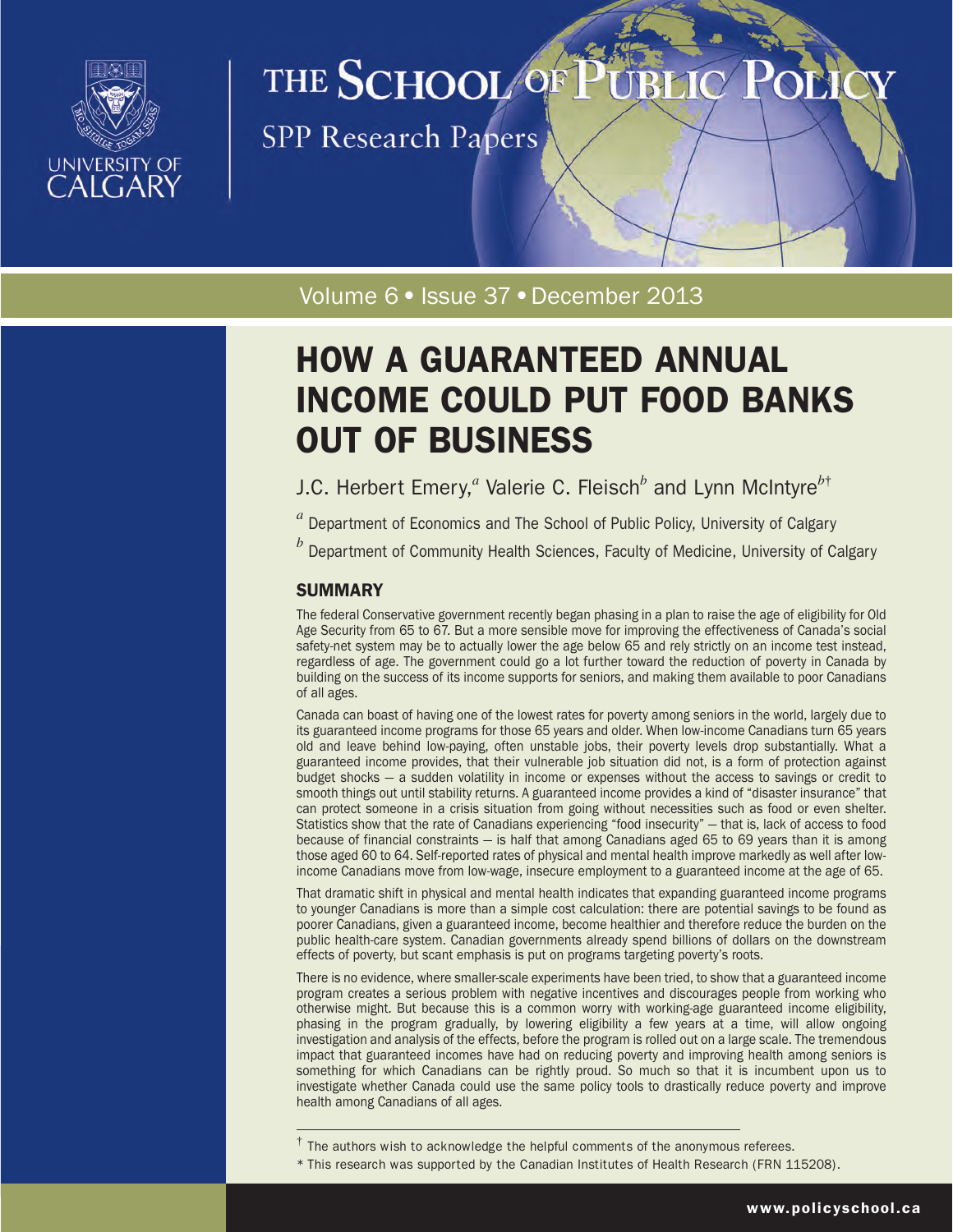## INTRODUCTION

A remarkable policy achievement of Canadian governments has been the dramatic reduction in poverty rates of Canadians 65 and older through the creation of an income floor, or guaranteed annual income (GAI), delivered through Canada's public pension system.*<sup>1</sup>* The system consists of the Old Age Security (OAS) program, which is a universal demogrant, the income-tested Guaranteed Income Supplement (GIS), and the contributory Canada Pension Plan (CPP).*<sup>2</sup>* Mintz and Wilson<sup>3</sup> specifically note that with only 5.9 per cent of older Canadians living below the poverty line, Canada has one of the lowest rates of elder poverty in the world.

Conservative senator Hugh Segal has asked why Canadians have not taken the lesson from the success of the GIS and applied it, as an automatic tax-based top up for income, to reduce poverty rates among Canadians more broadly.*<sup>4</sup>* For Canadians under the age of 65, we continue to rely on a patchwork of programs and approaches for addressing poverty, including provincial social assistance/welfare and employment supports, and various training programs intended to encourage more Canadians to earn more through the labour market. In cases of emergency, our most impoverished citizens are reliant on temporary relief from community programs and charity, as exemplified by food banks and homeless shelters. As Segal has pointed out, despite governments spending billions of dollars on the downstream effects of poverty — such as working with school dropouts, young people in trouble with the law or those who need safe houses in situations of family violence — not addressing the root causes of poverty or insufficient income has resulted in the inevitable persistence of poverty for Canadians under the age of 65.

In this paper we investigate the potential implications for non-elderly poverty in Canada by estimating the impacts of the guaranteed annual income floor, provided to Canadians 65 and over through federal public pension plans, on household food insecurity prevalence and selfreported health and mental health. To make our case, we do not rely on income-based measures of poverty, such as Statistics Canada's Low Income Cut-Off, but instead use a consumptionbased indicator of material deprivation: household food insecurity (lack of access to adequate

*<sup>1</sup>* Ken Battle, "Rethinking Income Support: A Guaranteed Annual Income" (Caledon Institute of Social Policy, Library of Parliament Seminar Series: 2008).

<sup>&</sup>lt;sup>2</sup> Most recently, the federal government introduced changes to the age of eligibility from 65 to 67 for its public pensions, Old Age Security (OAS) and Guaranteed Income Supplement (GIS), and only recently has the potential adverse impact on poverty rates of seniors been discussed. Herbert J.C. Emery, Valerie C. Fleisch and Lynn McIntyre, "Legislated Changes to Federal Pension Income in Canada Will Adversely Affect Low Income Seniors' Health," *Preventive Medicine* 57, 6, (2013): 963-966; Jack M. Mintz, and Thomas A. Wilson, "Reform Proposals for Replenishing Retirement Savings," *SPP Research Papers* 6, 9 (2013): 7-8. Mintz and Wilson propose de-coupling the age of eligibility for OAS and GIS so that low-income Canadians can continue to receive GIS from age 65.

*<sup>3</sup>* Mintz and Wilson, "Reform Proposals."

*<sup>4</sup>* Hugh Segal, "Guaranteed Annual Income: Why Milton Friedman and Bob Stanfield Were Right," Policy Options, (April 2008), http://intraspec.ca/segal.pdf; Hugh Segal, "Scrapping Welfare. The Case for Guaranteeing All Canadians an Income above the Poverty Line," *Literary Review of Canada* (December 2012), http://reviewcanada.ca/essays/2012/12/01/scrapping-welfare/.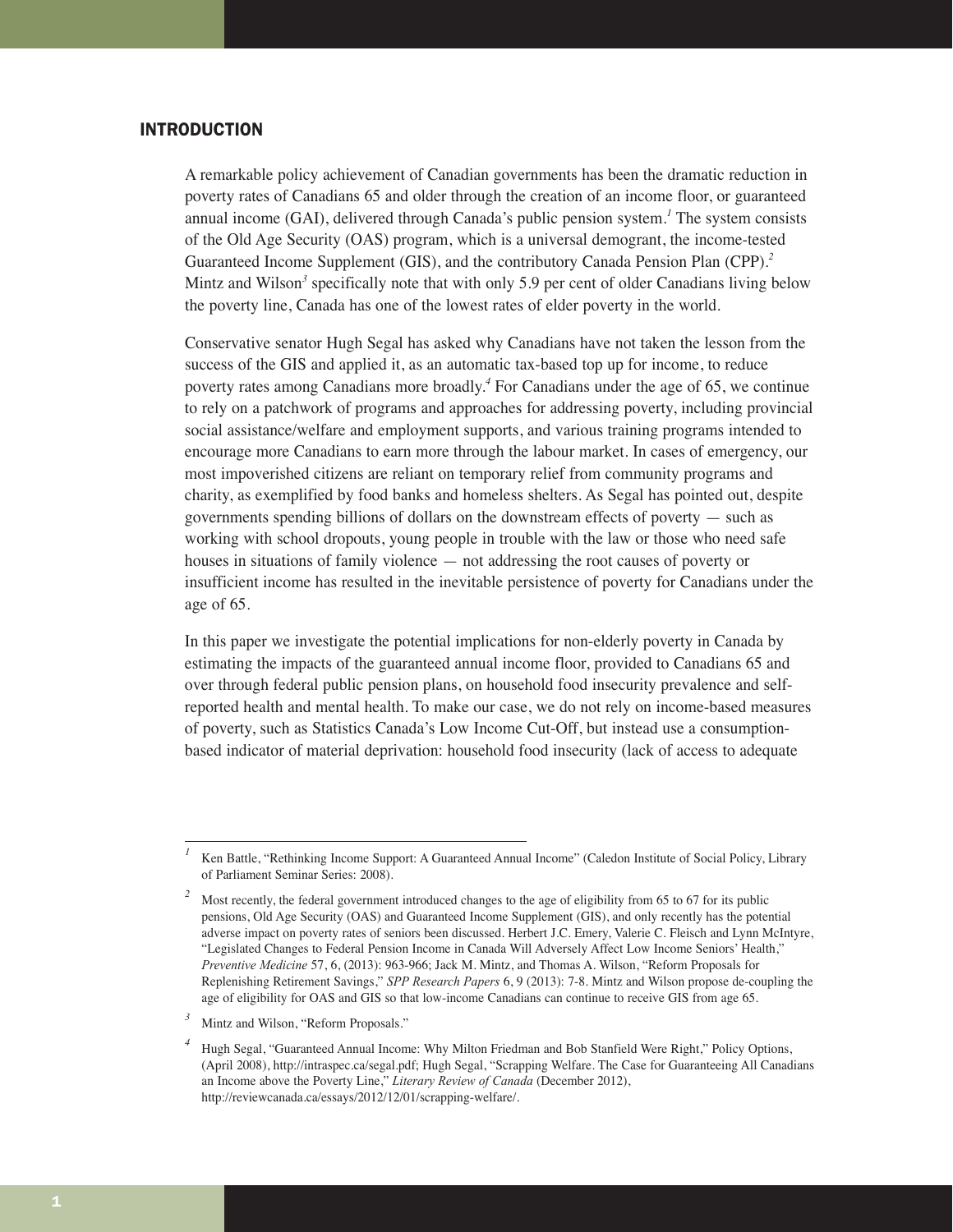food because of financial constraints). Using an outcome measure reflecting material deprivation, such as household food insecurity, provides an opportunity to study poverty from a different perspective.*<sup>5</sup>*

Using data from the 2009–2010 Canadian Community Health Survey, we show that food insecurity prevalence rates for not married persons with less than \$20,000 in annual income fall by half between the ages of 60–64 and 65–69 years. We show that this is largely the result of a shift in income source for these Canadians, from employment and various incomeassistance programs, to federal public pensions. In other words, the introduction of a GAI at age 65 that provides consumption insurance reduces food insecurity risk. We then demonstrate coincident improvements in self-reported health and mental health status that are associated with sizeable reductions in health-care utilization that would imply offsetting reductions in provincial health spending that arise from federal spending on pensions.*<sup>6</sup>*

Based on our analysis, we propose that extending eligibility for an income floor along the terms of federal public pension benefits, particularly the income-tested GIS, to Canadians under the age of 65 would be an effective policy change for addressing poverty. Ostensibly, we are proposing to establish an income floor for Canadians through a guaranteed annual income by defining OAS/GIS-benefit eligibility solely on an income test rather than the current combined age and income test. Critics of this policy direction have highlighted the high potential costs of a guaranteed annual income largely based on concerns of labour-supply disincentive effects.*<sup>7</sup>* While an earlier literature, investigating the broader social and economic impacts of negative income taxes and guaranteed annual incomes, does not support this concern, concerns over labour-supply disincentives could be addressed by phasing in the eligibility for OAS/GIS for younger ages along the lines recently introduced by the federal Conservative government aimed at raising the age of OAS eligibility from 65 to 67.*<sup>8</sup>* Further, as we explain below, the GAI is addressing market failures, so efficiency gains arising from the program would be expected to reduce the net costs of the scheme through reduced provincial health-care spending, increased investment in schooling, and reduced food bank and homeless shelter use. As Glen Hodgson of the Conference Board of Canada has pointed out, "a GAI might produce sizable net fiscal savings, especially for provinces."*<sup>9</sup>*

*<sup>5</sup>* There has been significant debate about the advantages of using consumption expenditures as opposed to income measures to study poverty. See: Bruce D. Meyer and James X. Sullivan, "Measuring the Well-Being of the Poor Using Income and Consumption," *Journal of Human Resources* 38 (2003): 1180-220; Bruce D. Meyer and James X. Sullivan, "Viewpoint: Further Results on Measuring the Well-Being of the Poor Using Income and Consumption," *Canadian Journal of Economics* 44, 1 (2011): 52-87; Matthew Brzozowski and Thomas F. Crossley, "Viewpoint: Measuring the Well-Being of the Poor with Income or Consumption: A Canadian Perspective," *Canadian Journal of Economics* 44, 1 (2011): 88-106. Current income may not properly measure households consumption, particularly for low-income households, as it includes transitory changes in income that might not necessarily impact the household's living standards due to their buffering capability through access to credit, savings, assets, family support etc.; none of which are reflected in an income measure. While expenditure data give a better indication of the material level of consumption of the household than do income, expenditure levels, like current incomes, they are not readily interpretable in terms of poverty or deprivation/privation other than in the sense that lower is worse than higher. Defining "poverty lines" to evaluate income or expenditure levels does not fully solve this problem.

Lori J. Curtis and William J. MacMinn, "Health Care Utilization in Canada: Twenty-five Years of Evidence," *Canadian Public Policy* 34, 1 (2008): 65-88; Evelyn Forget, "The Town with No Poverty: The Health Effects of a Canadian Guaranteed Annual Income Field Experiment," *Canadian Public Policy* 37, 3 (2011): 283-305.

*<sup>7</sup>* Kevin Milligan, "Should Canada Have a Guaranteed Annual Income?" *The Globe and Mail*, October 20, 2010.

*<sup>8</sup>* See pages 23-36 for an extensive discussion of the literature on labour-market disincentives.

*<sup>9</sup>* Glen Hodgson, "A Big Idea Whose Time Has Yet to Arrive: A Guaranteed Annual Income" (Ottawa: Conference Board of Canada, 2011), http://www.conferenceboard.ca/economics/hot\_eco\_topics/default/11-12- 15/a big\_idea\_whose\_time\_has\_yet\_to\_arrive\_a\_guaranteed\_annual\_income.aspx.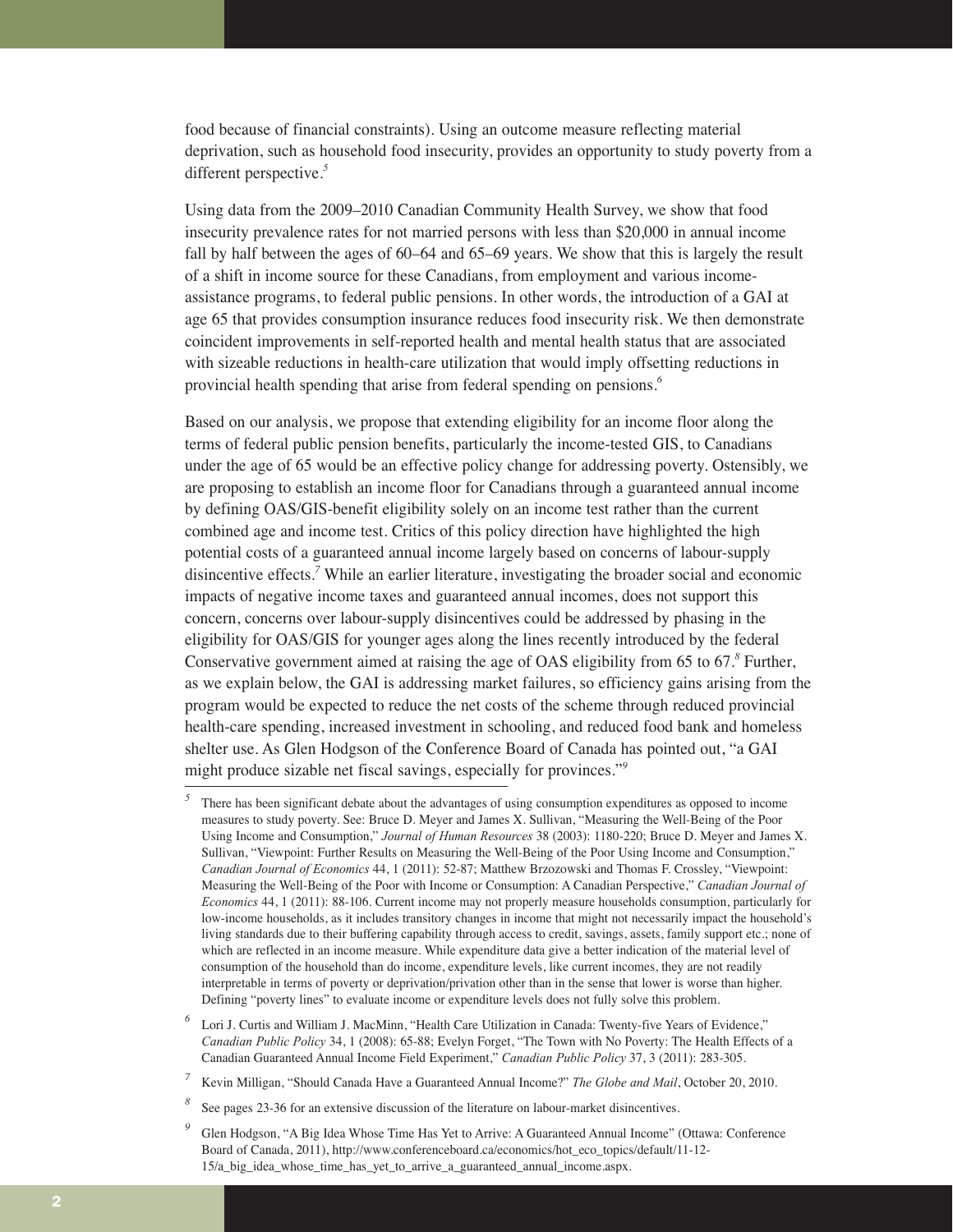#### Why a guaranteed annual income addresses poverty

There is a tendency to think of poverty solely in terms of an income level: Is a household's usual income sufficient to purchase what it needs? Chronic poverty or its material manifestations, such as chronic homelessness or chronic household food insecurity, would be a result of households persistently having insufficient money to pay for basic shelter or food. While this may describe some of the poor in Canada, there are many other poor households in Canada where household food insecurity or homelessness are dynamic, transitory situations. Focusing on poverty as a problem of insufficient *income level* leads to beliefs that addressing poverty through the alleviation of its symptoms is justified solely on distributive grounds i.e., it is the right thing to do to help those in need.*<sup>10</sup>* What is often not well understood is the efficiency case for addressing the root causes of poverty, and that poverty itself is a symptom of market failure.

Symptoms of poverty, such as homelessness or household food insecurity, in this context, are not solely the product of an inadequate income level, but instead a lack of consumption insurance to address budget shocks — unexpected decreases in income or purchasing power of income. The ability to buffer against budget shocks, to maintain consumption levels when the budget is unexpectedly constrained, is a product of a surplus in the budget or the adjustable discretionary expenditure, and access to credit or assets.

Most households in Canada that are considered poor do not have the capacity to smooth consumption through saving or borrowing or deferring purchases of non-essential goods when household expenses are unexpectedly high or household income is unexpectedly low; indeed, they regularly tend to consume their full current income.*<sup>11</sup>* On average, lower-income households with less ability to adjust to budget shocks due to a lack of budget surplus or access to assets or credit need smaller shocks to push them over the threshold for food insecurity than do higher-income households; all things being equal, it takes bigger shocks to harm higher income. As small shocks likely occur with greater frequency than large shocks, the prevalence/risk of food insecurity is higher when incomes are lower.

For example, see the discussion in Margot Young and James P. Mulvale, "Possibilities and Prospects: The Debate Over a Guaranteed Income" (Ottawa: Canadian Centre for Policy Alternatives, 2009), http://www.policyalternatives.ca/sites/default/files/uploads/publications/reports/docs/CCPA\_Guaranteed\_Income\_Nov \_2009.pdf.

*<sup>11</sup>* Leete and Bania find that liquidity-constrained households have an increased probability of food insecurity from negative income shocks but do not have a decreased probability of food insecurity from positive income shocks (Laura Leete and Neil Bania, "The Effect of Income Shocks on Food Insufficiency," *Review of Economics of the Household* 8, 4 (2010): 505-526). Their model of a utility-maximizing household shows that this pattern is consistent with negative transitory income changes that leave households with insufficient income to afford their planned consumption, while positive transitory income shocks have no influence on the households' choices since their consumption plan is based on permanent income. This asymmetry of the effects of positive and negative changes on household food insecurity indicates the potential positive effects of policies that buffer households against transitory income shocks.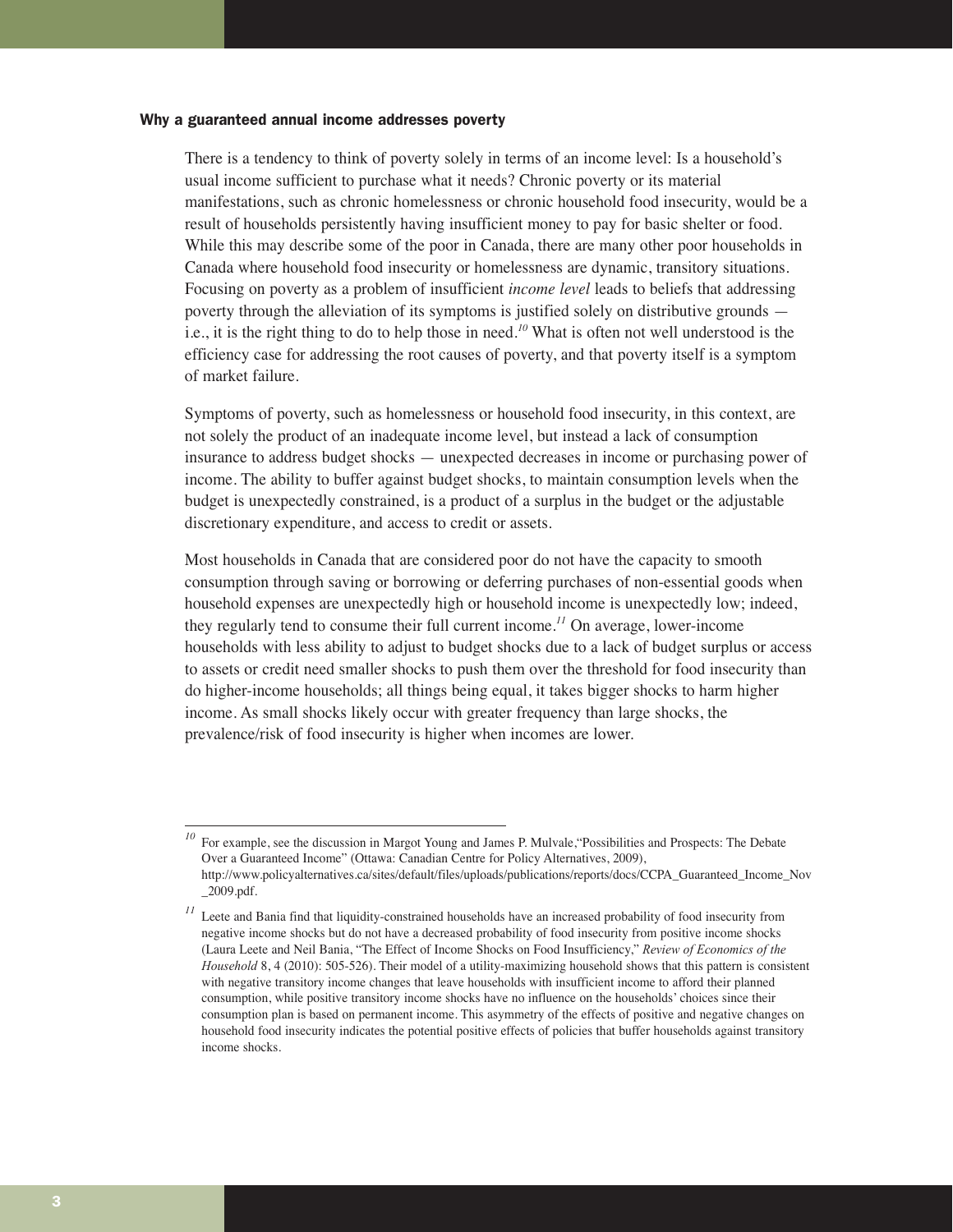If we think about the problems of poverty from this perspective of consumption insurance, Canada's reliance on food banks, homeless shelters and occasional relief through government and charity to address periodic, transitory budget shocks amounts to "disaster insurance" support for infrequent, large negative events that are not expected to repeat. When the purchasing power of low-income households falls, or income variability in such households increases, the number of negative events requiring intervention rises. In such circumstances, disaster insurance can do nothing to prevent the problem from recurring. Further, as health is adversely affected by homelessness and household food insecurity,*<sup>12</sup>* falling into those states may increase the likelihood of suffering a further negative event if income or its purchasing power is affected by poorer health.

In contrast, consumption insurance as provided through a GAI provides liquidity-constrained households with the capacity to smooth consumption in the face of relatively small but frequent shocks. This reduces the role for reactive interventions, such as food banks or homeless shelters, to that of dealing with the consequences of large but infrequent shocks. Forget*<sup>13</sup>* points out, in her examination of the Manitoba Basic Annual Income Experiment — or Mincome, which ran from 1975–1978 — that a guaranteed annual income is really about providing households with consumption insurance that is not available to them through private means and markets.*<sup>14</sup>* To the extent that being housed and food secure leads to better health outcomes, the GAI may further reduce the likelihood of bad outcomes through the improvements of income and its purchasing power. By correcting the market failure of the missing consumption insurance market for liquidity-constrained households, the GAI is an efficiency-enhancing intervention that can reduce the effective insufficiency of income as a root cause of poverty.

<sup>&</sup>lt;sup>12</sup> Household food insecurity and homelessness are linked to a wide range of adverse consequences for physical and psychosocial health and well-being among children, youth, and adults. For studies on the impact of household food insecurity on health, see: Janet Che and Jiajian Chen, "Food Insecurity in Canadian Households," *Health Reports* 12, 4 (2001): 11-22; Sharon I. Kirkpatrick, Lynn McIntyre and Melissa Potestio, "Child Hunger and Long-Term Adverse Consequences for Health," *Archives of Pediatrics and Adolescent Medicine* 164, 8 (2010): 754-762; Lynn McIntyre, Jeanne V.A. Williams, Dina H. Lavorato, and Scott Patten, "Depression and Suicide Ideation in Late Adolescence and Early Adulthood Are an Outcome of Child Hunger," *Journal of Affective Disorders* 150, 1 (2012): 123-129; Nicholas T. Vozoris and Valerie Tarasuk, "Household Food Insufficiency Is Associated with Poorer Health," *The Journal of Nutrition* 133, 1 (2003): 120-126.

For studies on the impact of homelessness on health, see: Jennifer P. Edidin et al., "The Mental and Physical Health of Homeless Youth: A Literature Review," *Child Psychiatry and Human Development* 43, 3 (2012): 354-375; C. James Frankish, Stephen W. Hwang and Darryl Quantz, "The Relationship between Homelessness and Health: An Overview of Research in Canada," in *Finding Home: Policy Options for Addressing Homelessness in Canada*, ed. J. David Hulchanski et al. (Toronto: Homeless Hub, Cities Centre, University of Toronto, 2009); Timothy Stablein and Allison A. Appleton, "A Longitudinal Examination of Adolescent and Young Adult Homeless Experience, Life Course Transitions, and Health," *Emerging Adulthood* (July 15 2013).

*<sup>13</sup>* Evelyn Forget, "The Town," 290.

*<sup>14</sup>* ibid.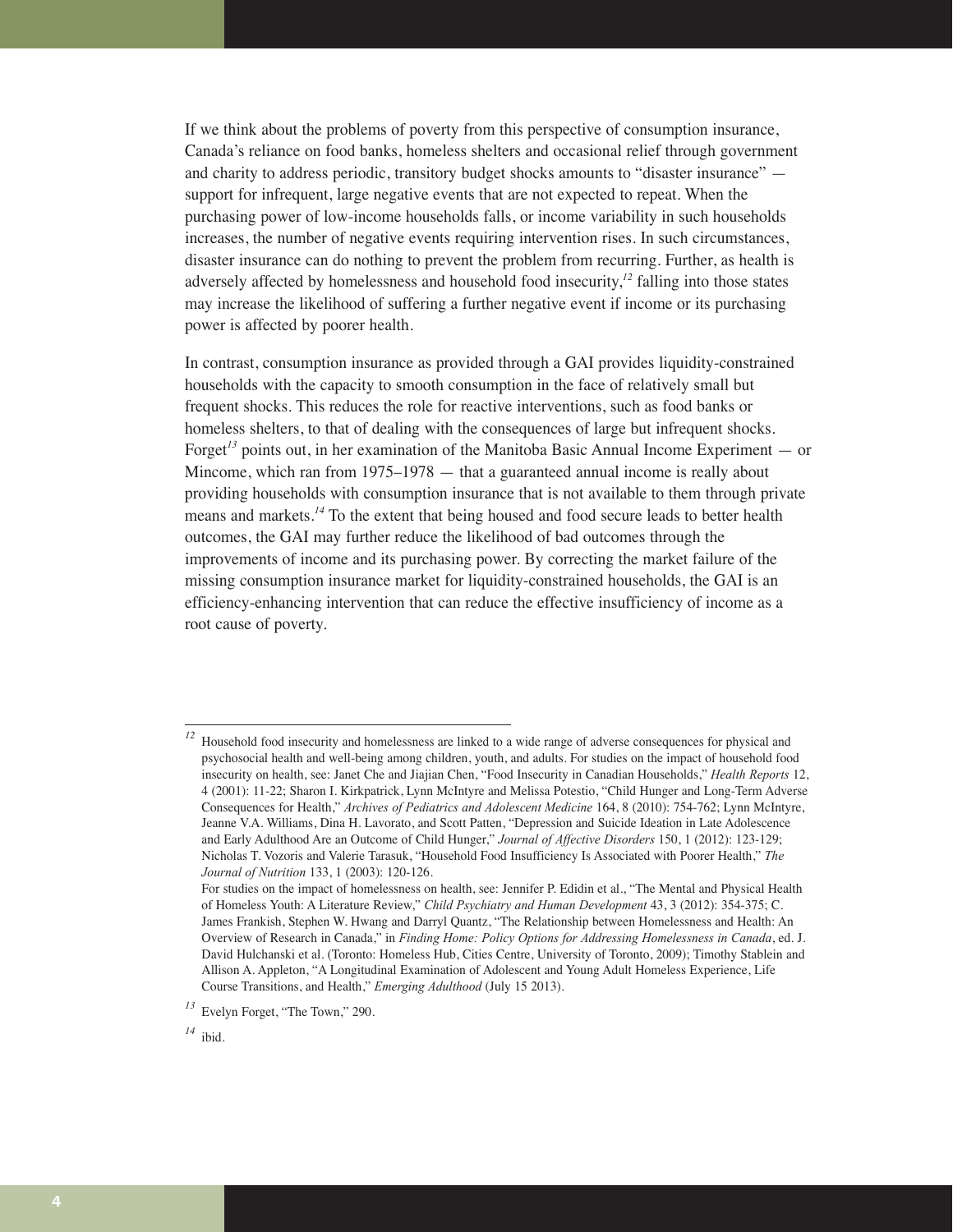# Household food insecurity is a useful consumption-based indicator of both poverty and lack of insurance against income shocks

Food insecurity is generally measured at the household level and implies that the overriding reason for food-access problems is financial constraint. Risk factors for experiencing household food insecurity include a variety of socio-demographic and socio-economic household characteristics such as low income, low level of education, higher number of children, being a lone parent-led household, living in rental accommodation, or being aboriginal.*<sup>15</sup>*

Household food insecurity is a dynamic occurrence, influenced by changes in income levels and household expenses.*<sup>16</sup>* Such income and/or expenditure changes (e.g., unexpected health expenses) likely impact food expenditures and often result in vulnerable households becoming food insecure.*<sup>17</sup>* Thus, similar to poverty, household food insecurity can be chronic (long term); for example, when households have insufficient income levels for extended periods of time. Or it can be short term; for example, when households experience budget/income shocks due to ill health, rising housing or energy costs or other sudden unexpected changes.*<sup>18</sup>*

Food insecurity risk is greatest for households with low incomes, but the risk exists across the income distribution: not all poor households are food insecure and not all non-poor households are food secure. Food insecurity arises from incomplete protection in some households from income shocks that are otherwise insured against in other households. Households that experience food insecurity lack the capacity to buffer consumption against unexpected changes in incomes or costs. Lacking any surplus or reserves in their budget, assets, or access to credit (borrowing), food insecure households are liquidity-constrained and, consequently, they must adjust consumption when income falls or household costs rise. For example, low-income families in Canada devote a substantial portion of their monthly budgets to food,*<sup>19</sup>* leaving only

*<sup>15</sup>* Che and Chen, "Food Insecurity"; Valerie Tarasuk, "Household Food Insecurity in Canada," *Topics in Clinical Nutrition* 20, 4 (2005): 299-312; Valerie Tarasuk and Janet Vogt, "Household Food Insecurity in Ontario," *Canadian Journal of Public Health* 100, 3 (2009): 184-188; Valerie Tarasuk, Andy Mitchell and Naomi Dachner, *Household Food Insecurity in Canada*, 2011 (Toronto: Research To Identify Policy Options to Reduce Food Insecurity, 2013), http://nutritionalsciences.lamp.utoronto.ca/wp-content/uploads/2013/07/Household-Food-Insecurity-in-Canada-2011.pdf.

*<sup>16</sup>* Craig Gundersen and Joseph Gruber, "The Dynamic Determinants of Food Insufficiency," in S*econd Food Security Measurement and Research Conference, Vol. II*, ed. Margaret Andrews and Mark Prell (Washington: USDA, ERS Food Assistance and Nutrition Research Report, 2001), 92-110; Leete and Bania, "The Effect"; Donald Rose, "Economic Determinants and Dietary Consequences of Food Insecurity in the United States," *Journal of Nutrition* 129, 2 (1999): 517S-520S; Valerie Tarasuk, Lynn McIntyre and Jinguang Li, "Low Income Women's Dietary Intakes Are Sensitive to the Depletion of Household Resources in One Month," *The Journal of Nutrition* 137, 8 (2007): 1980-1987.

*<sup>17</sup>* Valerie Tarasuk, "A Critical Examination of Community-Based Responses to Household Food Insecurity in Canada," *Health Education and Behavior* 28, 4 (2001): 487-499; Nicholas Vozoris, Barbara Davis and Valerie Tarasuk, "The Affordability of a Nutritious Diet for Households on Welfare in Toronto," *Canadian Journal of Public Health* 93, 1 (2002): 36-40.

*<sup>18</sup>* Herbert J.C. Emery et al., "Evidence of the Association between Household Food Insecurity and Heating Cost Inflation in Canada, 1998-2001," *Canadian Public Policy* 38, 2 (2012): 181-215; Lynn McIntyre, Sarah K. Connor and James Warren, "Child Hunger in Canada: Results of the 1994 National Longitudinal Survey of Children and Youth, *Canadian Medical Association Journal* 163, 8 (2000): 961-965; Tarasuk, McIntyre and Li., "Low Income"; Tarasuk, "A Critical Examination."

*<sup>19</sup>* Sharon Kirkpatrick and Valerie Tarasuk, "The Relationship between Low Income and Household Food Expenditure Patterns in Canada," *Public Health Nutrition* 6, 6 (2003): 589-97.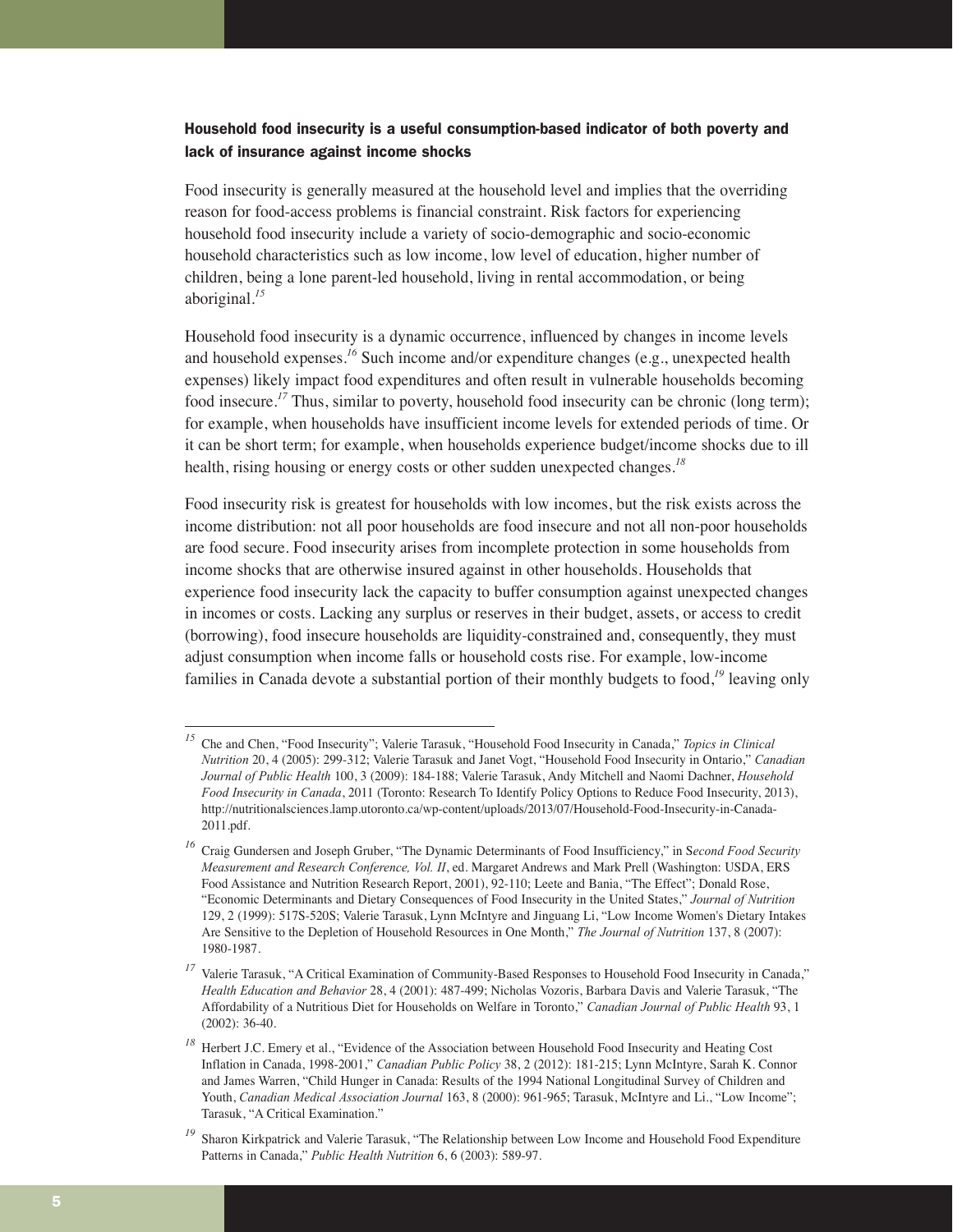a restricted budget to face other expenses. With the residual funds, poor families try to balance other expenses, such as heating expenditures. It has been shown that rising energy costs, for example, lead these families to make "heat or eat" decisions, because their ability to absorb shocks is low.*<sup>20</sup>*

# Differences in incomes available through public sources to Canadians aged 65 and older versus under 65

The basic idea of a guaranteed annual income is to set an income floor (of a defined amount) for every citizen/resident of a country. Although Canada does not have a GAI system per se, it does provide a basic annual income floor to one group of citizens: seniors. The federally funded public pension system (consisting of Old Age Security, Guaranteed Income Supplement for low-income seniors, and GIS Allowance for widowed spouses of low-income seniors) is a system that was gradually put in place in the 1960s and 1970s. The basic federally funded income floor provided through the OAS system in Canada to eligible seniors consists of \$14,708 per year (maximum payment for a single person in 2011).*<sup>21</sup>*

It has been widely acknowledged that the Canadian pension system is one of Canada's major social policy success stories, as it has caused the poverty rates among seniors to drop substantially after it was implemented.*<sup>22</sup>* Remarkably, despite decades of strong labour market conditions*<sup>23</sup>* and rising household incomes, many Canadian households, particularly those of unattached individuals, rely primarily on OAS and GIS benefits for income after age 65.*<sup>24</sup>* Before turning 65 years old (the current eligibility age), individuals are reliant on either employment income and/or social transfer payments through the provinces. The level of funding available to those on social assistance varies substantially from province to province and is arguably related to political sentiment and provincial economic performance, rather than to the basic cost of living in each province.

*<sup>20</sup>* Emery et al., "Evidence of the Association."

*<sup>21</sup>* Service Canada, "Old Age Security Payment Amounts," http://www.servicecanada.gc.ca/eng/services/pensions/oas/payments/index.shtml.

*<sup>22</sup>* Conference Board of Canada, "How Canada performs" (2013), http://www.conferenceboard.ca/hcp/details/society.asp; John Myles, "The Maturation of Canada's Retirement Income System: Income Levels, Income Inequality and Low Income among Older Persons," *Canadian Journal on Aging* 19, 3 (2000): 287-316; Lars Osberg, "Poverty among Senior Citizens: a Canadian Success Story," in *The State of Economics in Canada: Festschrift in Honour of David Slater*, ed. Patrick Grady and Andrew Sharpe (Centre for the Study of Living Standards, 2001), 151-181; Tammy Schirle, "Senior poverty in Canada: A decomposition analysis," *Canadian Public Policy* 39, 4 (2013): forthcoming.

*<sup>23</sup>* Ronald Kneebone and Margarita Gres, "Trends, Peaks, and Troughs: National and Regional Employment Cycles in Canada," *The SPP Research Papers* 6, 21 (2013).

*<sup>24</sup>* Ross Finnie, David Gray and Yan Zhang, "Guaranteed Income Supplement (GIS) Status Amongst the Retired Population: An Analysis of the Incidence," *Canadian Public Policy* 39 (Supplement), (2013): S65-S80; National Advisory Council on Ageing (NACA), "Seniors on the Margin: Ageing in Poverty in Canada" (Ottawa: Government of Canada, 2005), http://publications.gc.ca/collections/Collection/H88-5-3-2005E.pdf.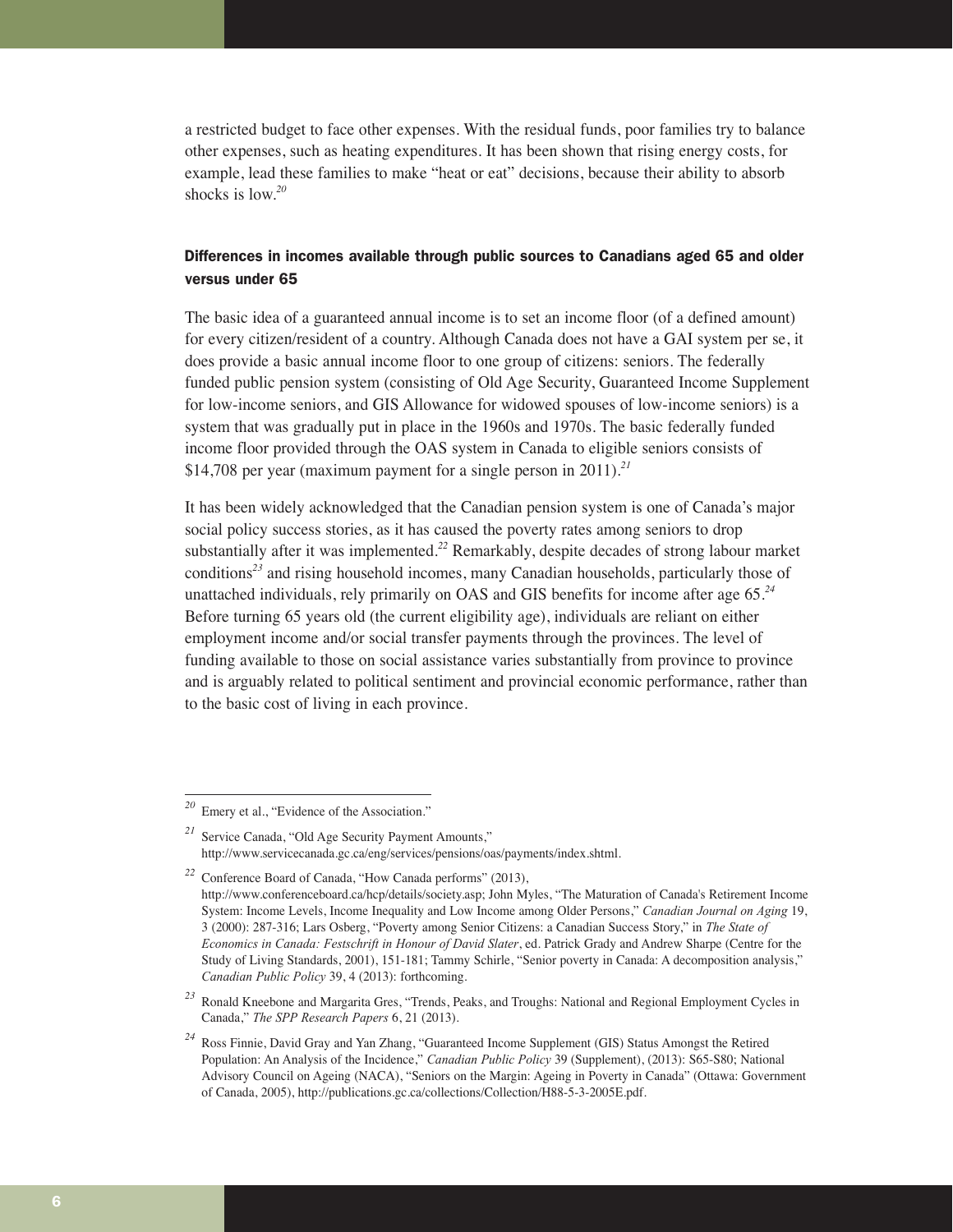Figure 1 depicts the highest total welfare income for a single person considered employable in the Canadian provinces (excluding Prince Edward Island, Nunavut, the Northwest Territories and the Yukon), compared to the basic income floor of \$14,708 provided through OAS and GIS for 2011<sup>25</sup> Besides significant variations regarding assistance levels (the lowest being \$6,696 in New Brunswick and the highest being \$9,821 for Newfoundland and Labrador), none of the provincial payments even come close to the basic income floor paid out through seniors' benefits.*<sup>26</sup>*



**FIGURE 1: MAXIMUM ANNUAL WELFARE INCOMES (SINGLE, EMPLOYABLE PERSON) BY PROVINCE**

*The red horizontal line represents the federally funded income floor provided through the OAS/GIS system in Canada to eligible seniors. Welfare in this graph is defined as: basic social assistance + federal child benefits + provincial/territorial child benefit + provincial tax credits + GST credit + additional social assistance program benefits.* 

*Sources: National Council of Welfare, "Welfare Incomes 2011" (Ottawa: Ministry of Public Works and Government Services, 2011); Human Resources and Skills Development Canada, CPP & OAS Stats Book 2010: Statistics Related to Canada Pension Plan and Old Age Security Programs (Ottawa: 2010).* 

Where public discourse views Canada's first pillar of the pension system as a floor on which seniors land after enjoying higher incomes while employed, for many poor near-senior Canadians, the first pillar is a substantial "step up" in income level and income stability compared with the precarious employment and social assistance that they relied on prior to age 65.*<sup>27</sup>*

*<sup>25</sup>* National Council on Welfare, "Welfare Incomes 2011"; Human Resources and Skills Development Canada, *CPP & OAS Stats Book 2010: Statistics Related to Canada Pension Plan and Old Age Security Programs* (Ottawa: 2010).

<sup>&</sup>lt;sup>26</sup> Some provincial governments offer income supplements to seniors living in their jurisdictions. The basic income floor deemed appropriate for a poor senior in those provinces is higher than \$14,708. For information on Ontario's provincial supplement, see: Ontario Ministry of Finance website, "Ontario Guaranteed Annual Income System," http://www.fin.gov.on.ca/en/credit/gains/.

*<sup>27</sup>* National Advisory Council on Ageing, "Seniors on the Margin."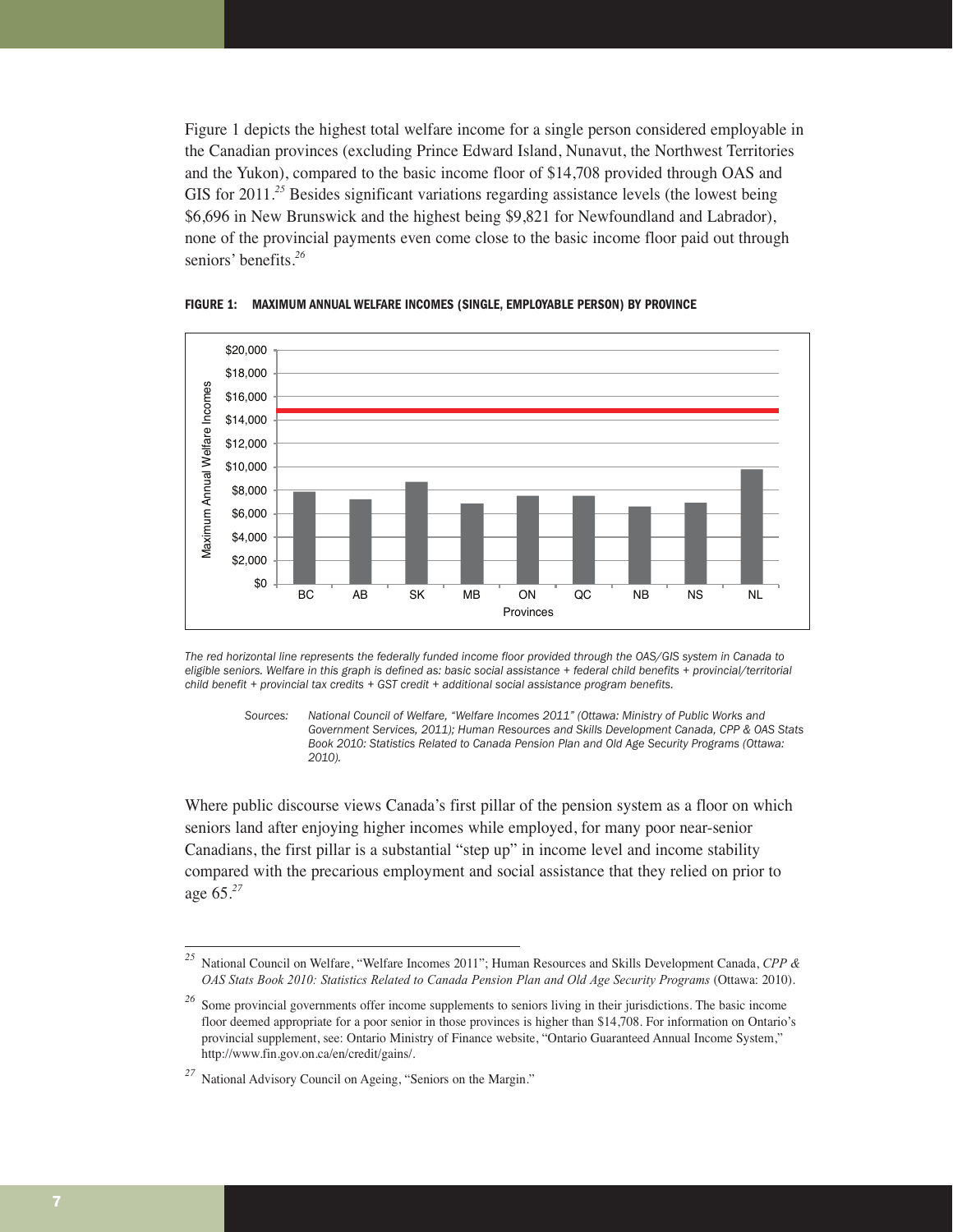Unlike the case for Canadians age 65 and over, who are provided with a stated minimum level of income, provincial total welfare benefits (basic social assistance plus additional benefits such as the GST credit and provincial tax credits) for those under age 65 have no set entitlement for benefits other than a potential maximum entitlement. The transfers represent the maximum amount of support for an eligible recipient with little certainty and, as Figure 1 shows, the ceiling is much lower than the income floor for seniors.

Households receiving pensions as their main income source have a lower prevalence of food insecurity than other population groups.*<sup>28</sup>* In 2007–2008, households reporting income from seniors' benefits or salaries/wages showed the lowest rates of food insecurity (6.1 per cent and 4.8 per cent, respectively) in Canada. Considering these numbers, it is of interest to investigate whether providing an income floor to all Canadians — or expanding the GAI system to all Canadians — would be an effective and efficient anti-poverty strategy.

# **METHODS**

#### Data source

For this study, our data are from the public-use files of the Canadian Community Health Survey (CCHS) Cycle 5.1 for 2009–2010.*<sup>29</sup>* The CCHS is a cross-sectional survey that collects health and socio-demographic data from a large representative sample of the Canadian population. Analyses were restricted to respondents in four age groups, covering two groups of different proximities to age-eligibility for GIS/OAS (55–59 years, 60–64 years), and two groups of differing post-eligibility ages for GIS/OAS (65–69 years, and 70–74 years). We also restricted our analysis to respondents with an annual personal income*<sup>30</sup>* of \$20,000 or less to control for respondents' income levels and only analyzed data from unattached respondents (this included single, divorced, separated, and widowed).

Observations from respondents with missing household food insecurity responses, and data from the Yukon, Northwest Territories, Nunavut and Prince Edward Island, were excluded (the territories have large aboriginal populations with confounding factors influencing food insecurity, and all excluded jurisdictions have small population sizes). The population-weighted total sample sizes after all exclusions were 140,000 for 55–59 year olds, 120,000 for 60–64 year olds, 130,000 for 65–69 year olds and 110,000 for 70–74 year olds. The fact that these sample sizes are similar speaks to the fact that the populations are likely similar, rather than there being a large proportion of near seniors moving into the lowest-income quintile after retirement.

<sup>&</sup>lt;sup>28</sup> Che and Chen, "Food Insecurity"; Health Canada, "Canadian Community Health Survey, Cycle 2.2, Nutrition (2004): Income-Related Household Food Security in Canada" (Ottawa: 2007), ISBN 978-0-662-45455-7, http://www.hc-sc.gc.ca/fn-an/surveill/nutrition/commun/income\_food\_sec-sec\_alim-eng.php; Health Canada, "Household Food Insecurity in Canada in 2007-2008: Key Statistics and Graphics" (Ottawa: 2011), http://www.hcsc.gc.ca/fn-an/surveill/nutrition/commun/insecurit/key-stats-cles-2007-2008-eng.php#fn-np7; Tarasuk and Vogt, "Household Food."

<sup>&</sup>lt;sup>29</sup> We also conducted the same analysis using data from CCHS 4.1, 2007–2008. As data from both cycles produced the same results, we chose to present the results from the more recent cycle.

*<sup>30</sup>* We also conducted the analysis based on samples of unattached individuals with *household* incomes less than \$20,000 per year. This sample produced substantively similar results.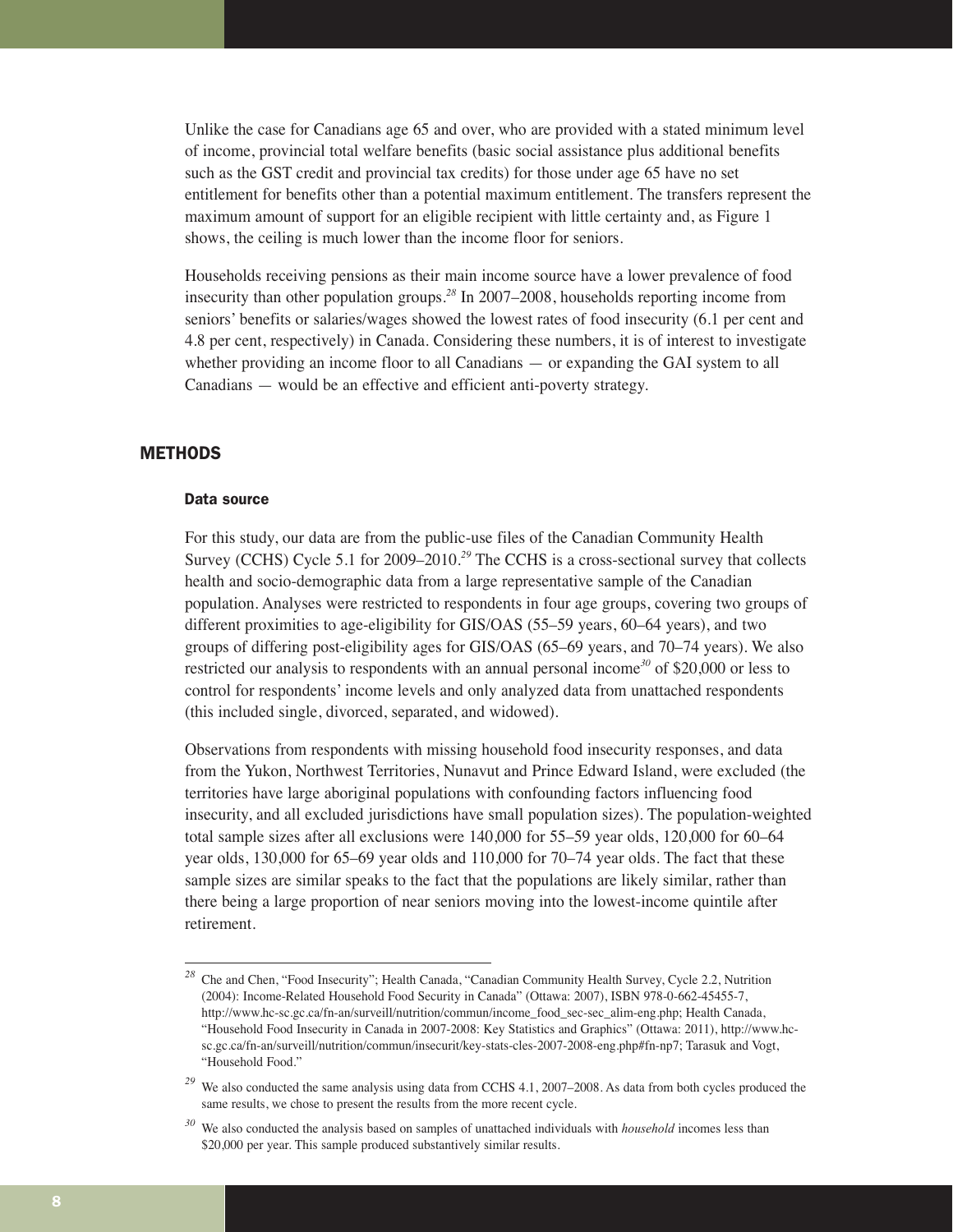#### **Measures**

Food insecurity, as measured through the Household Food Security Survey Module,*<sup>31</sup>* was used as the main outcome measure. The variable "FSCDHFS," a dichotomous summary measure of food insecurity status over the preceding 12 months by severity, is derived by Statistics Canada from its 18-question food insecurity module. As secondary outcome measures, we used selfreported health and self-reported mental health to determine if the income floor through federal pension benefits improved health in eligible age groups. To demonstrate that income source mattered to the outcomes, main income source was broken down into the categories "employment income," "employment insurance (EI)/workers' compensation/social assistance" (no finer classification is available in the public-use files), "seniors' benefits" (which would include OAS and GIS for the 65–74 year olds), and "other income." We otherwise did not control for covariates because the only variable of interest was age group above or below the OAS and GIS age-65 eligibility threshold.

#### Statistical analyses

Using simple descriptive statistics, we compared the prevalence of food insecurity between the two age groups of interest. As food insecurity is a household-level outcome, we weighted the analyses using household weights to accommodate the survey-design effect of CCHS. Data were analyzed using STATA 11.0.*<sup>32</sup>*

### RESULTS

In presenting the results of our analysis, we first demonstrate the sizeable shift in income source for these low-income (as defined by a personal income less than \$20,000 per year in this study) individuals in Canada, from employment and various income-assistance programs, to federal public pensions as they move from 55 years of age through to 74 years of age. We then document reductions in food insecurity, and changes in self-reported health and mental health in the age groups.

*<sup>31</sup>* Gary Bickel et al., *Guide to Measuring Household Food Security, Revised 2000* (Washington: USDA, Food and Nutrition Service, 2000), http://www.fns.usda.gov/fsec/files/fsguide.pdf; Health Canada, "Canadian Community Health Survey, Cycle 2.2, Nutrition (2004): Income-Related Household Food Security in Canada."

*<sup>32</sup>* Stata Corp. (College Station, Texas).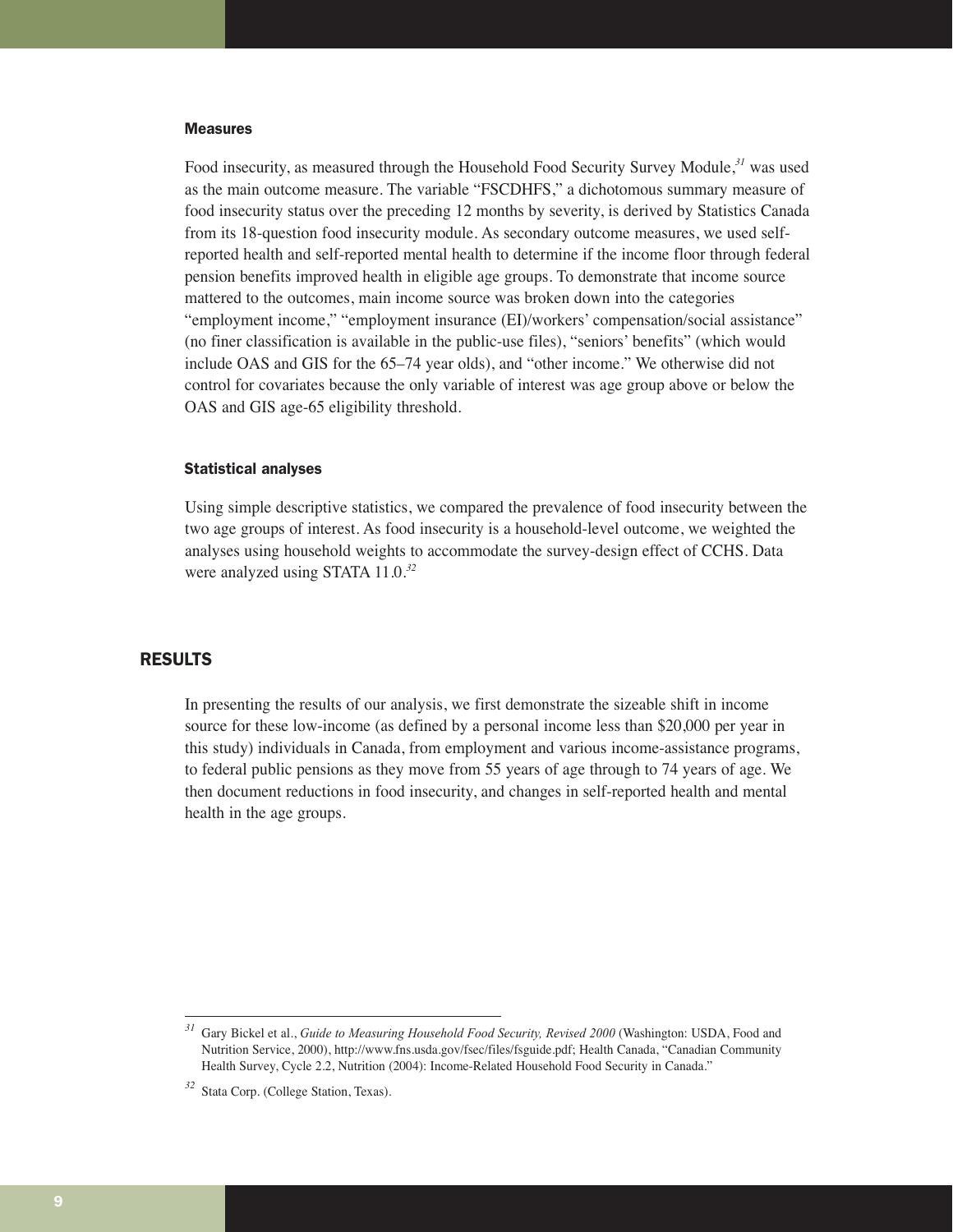#### Turning 65 changes the main personal income source for low-income Canadians

As Figure 2 shows, there is a pronounced change in sources of income for low-income Canadians under age 65 and those aged 65 and over. Employment income and EI/workers' compensation/social assistance each constituted the major income source for about one-third of low-income Canadians aged 55–64; in contrast, over 80 per cent of low-income Canadians aged 65–74 report "seniors' benefits" as their major source of income. Only 12 per cent of individuals aged 65 years or older reported employment income as their main income source.



**FIGURE 2: MAIN PERSONAL INCOME SOURCE FOR LOW-INCOME UNATTACHED RESPONDENTS BY AGE GROUP (WEIGHTED), CCHS 5.1 (2009/2010)**

*EI = employment insurance; Workers' Comp = workers' compensation; SA = social assistance.*

*Employment income includes wages and salaries, and income from self-employment.*

*Social assistance includes provincial or municipal social assistance, or welfare.*

*Seniors' benefits include benefits from Canada Pension Plan or Quebec Pension Plan, Old Age Security, and Guaranteed Income Supplement.*

*Other income includes dividends and interest, job-related retirement pensions, superannuation and annuities, RRSP/RRIF (Registered Retirement Savings Plan/Registered Retirement Income Fund), Child Tax Benefit, child support, alimony, and other (e.g., rental income, scholarships).*

# Changing the income source at age 65 from employment, EI/workers' compensation/social assistance, to seniors' benefits results in a marked drop in food insecurity prevalence

Regardless of income source, food insecurity rates were substantially higher in the younger groups than in older age groups; specifically, 34 per cent of respondents in the 55–59-year age group and 27 per cent of respondents in the 60–64-year age group were food insecure. Food insecurity among seniors was reduced by more than half (14 per cent in those aged 65–69 years and 12 per cent in the 70–74-year age group). Figure 3 shows how food insecurity varies by income source, as well as how a decrease in household food insecurity correlated with older age (and thus, reliance on seniors' benefits). When the main source of income was reported to be through employment, about 20 per cent of respondents were food insecure, regardless of age. In contrast, reliance on EI/workers' compensation/social assistance resulted in a very high rate of food insecurity of between 40 per cent and 50 per cent for individuals aged 55–69 years of age. Respondents reporting their main income from seniors' benefits had prevalence rates of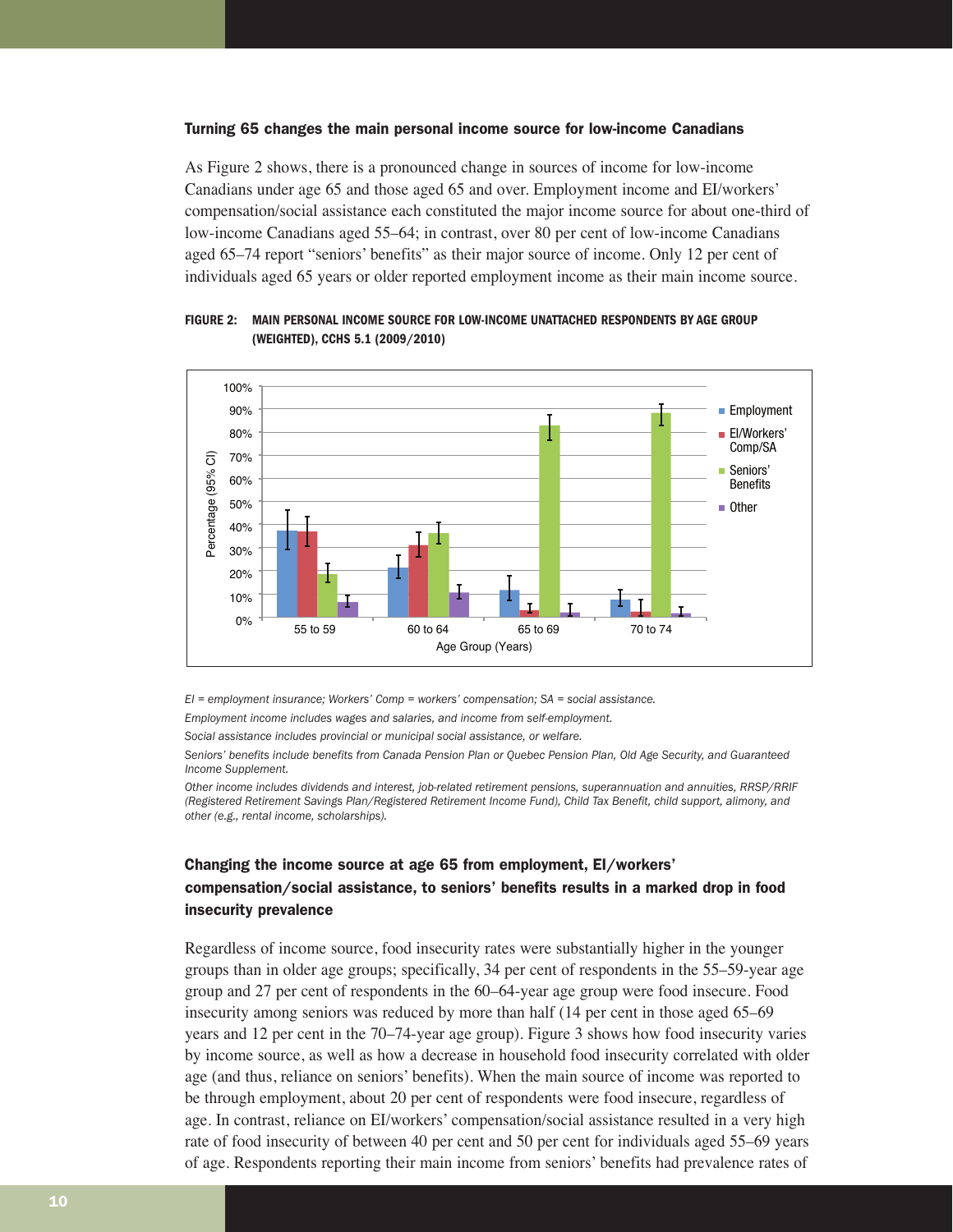food insecurity of 29 per cent (for the 55–59-years group), 22 per cent (60–64 years), 15 per cent (65–69 years), and 11 per cent (70–74 years). For the ages 55–64, seniors' benefits would not include OAS or GIS but would include Canada Pension Plan or Quebec Pension Plan benefits. These rates are very similar to what we found for income from employment. These results suggest that seniors' benefits provide similar protection from food insecurity as does employment, whereas reliance on EI/workers' compensation/social assistance leads to pronounced rates of food insecurity. Because all respondents had an income below \$20,000, we cannot differentiate between the effect of income source on food insecurity or whether the actual income level within the income group rose to reduce food insecurity prevalence.

100% 90% 80% 70% 60% 50% 40% 30% 20% 10%  $\frac{1}{2}$ <br>  $\frac{60}{2}$ <br>  $\frac{60}{2}$ <br>  $\frac{60}{2}$ <br>  $\frac{60}{2}$ <br>  $\frac{60}{2}$ <br>  $\frac{40}{2}$ <br>  $\frac{60}{2}$ <br>  $\frac{20}{2}$ <br>  $\frac{10}{2}$ <br>  $\frac{10}{2}$ ates are very similar to variations' benefits provided interests reliance on EI/words of food insecurity. Because between the effect of lovel within the income group security prevalence of lovel and income source (WEIGHTI<br> Age Group (Years) France from ern ern ern ern ern ern ern ern for an incomponents had an incomponents had an incomponents had an incomponents **BY**<br>
(2009/2010)<br> **COMPONE ASSPONDENTS BY**<br>
(2009/2010)<br> **COMPONE ASSPONDENTS BY**<br>
(2009/2010)<br> **Employment** EI/Workers' Comp/SA ■ Seniors' Benefits ■ Other

**FIGURE 3: FOOD INSECURITY PREVALENCE OF LOW-INCOME UNATTACHED RESPONDENTS BY AGE GROUP AND PERSONAL INCOME SOURCE (WEIGHTED), CCHS 5.1 (2009/2010)**

*EI = employment insurance; Workers' Comp = workers' compensation; SA = social assistance. See Figure 2 for details on income source.* 

# Turning 65 leads to better self-reported health and self-reported mental health over and above the reduction seen in food insecurity for those receiving seniors' benefits

In general, receiving seniors' benefits improved health and mental health, over and above the effect that benefits had on food insecurity status, which were also notable (Table 1). For selfreported health among the food insecure, the percentage of respondents reporting fair/poor health in the two age groups below age 65 was approximately 55 per cent. This decreases to 34 per cent for the 65–69 year olds, and then rises again (as one would expect as part of the aging process) to 49 per cent for the 70–74 year olds (but is still lower than those 10 to 15 years younger). As was observed with self-reported health, receiving seniors' benefits improved selfreported mental health even amongst the food insecure after they turned age 65. Specifically, the proportion of food insecure respondents with poor/fair mental health dropped by more than half in the older age groups (receiving seniors' benefits) compared to the younger age groups — from 36.5 per cent in the 55–59-year group and 29 per cent in the 60–64-year group, to 17 per cent and 13 per cent in the 65–69-year age group and 70–74-year age group, respectively, indicating that mental health benefits persisted despite aging. Among the food insecure in these age groups, higher rates of fair/poor self-reported health and mental health were observed than were observed among their food secure counterparts, but still, overall rates of both food insecurity and poor health and mental health were lowered in those older than 65 years.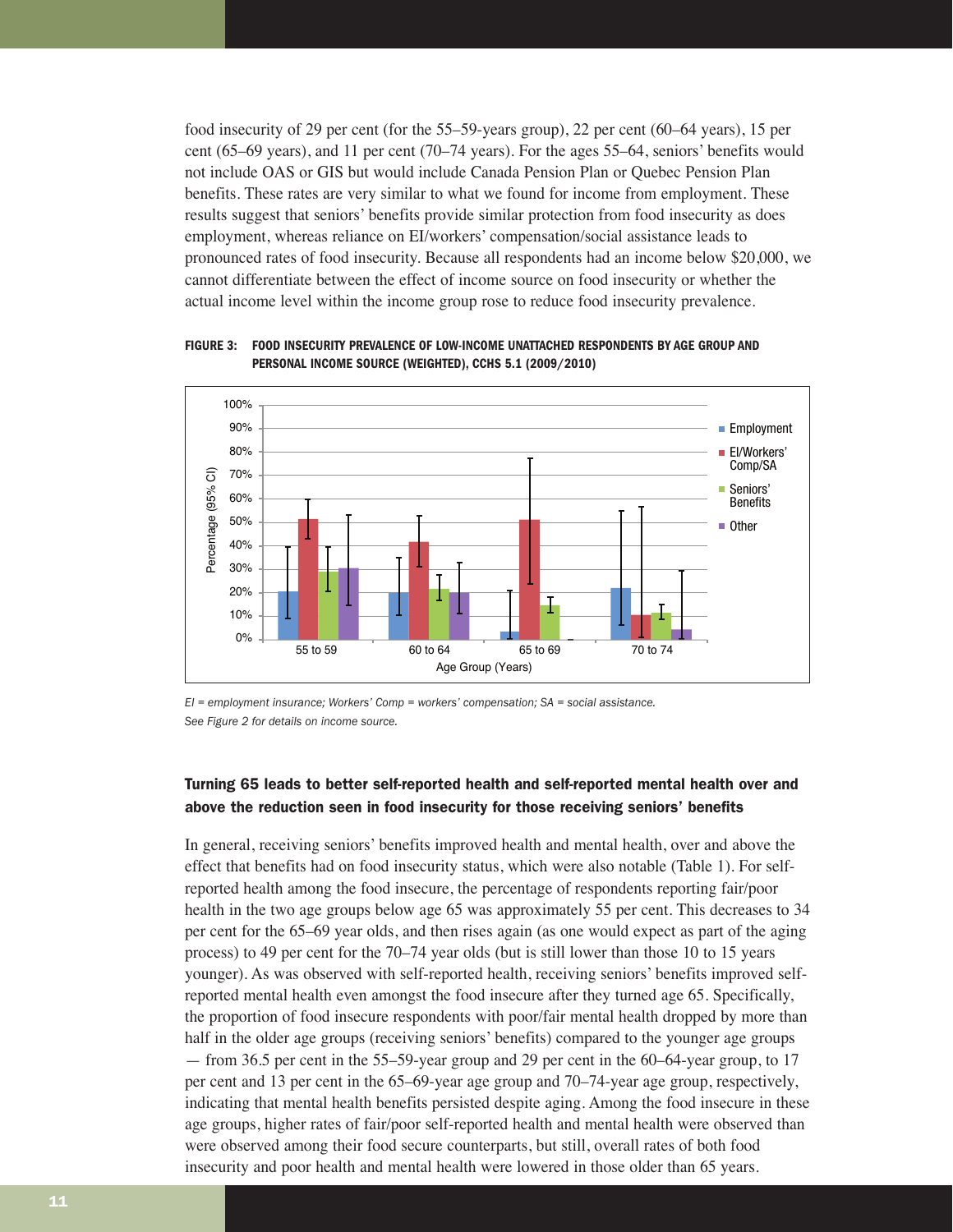| TABLE 1: | <b>PROPORTIONS OF LOW-INCOME UNATTACHED RESPONDENTS WITH FAIR/POOR SELF-REPORTED HEALTH</b> |  |  |  |  |  |
|----------|---------------------------------------------------------------------------------------------|--|--|--|--|--|
|          | AND SELF-REPORTED MENTAL HEALTH BY AGE GROUP AND FOOD SECURITY STATUS (WEIGHTED). CCHS 5.1  |  |  |  |  |  |
|          | (2009/2010)                                                                                 |  |  |  |  |  |

|          | <b>ALL</b>                                   |              |                                 |              | <b>FOOD INSECURE</b>                        |              |                                 |              |
|----------|----------------------------------------------|--------------|---------------------------------|--------------|---------------------------------------------|--------------|---------------------------------|--------------|
|          | <b>Self-reported health</b><br>$=$ fair/poor |              | Self-reported mental            |              | <b>Self-reported</b>                        |              | <b>Self-reported mental</b>     |              |
|          |                                              |              | $\mathbf{h}$ health = fair/poor |              | $\text{health} = \text{fair} / \text{poor}$ |              | $\mathbf{h}$ health = fair/poor |              |
|          | Proportion                                   | 95% CI       | Proportion                      | 95% CI       | Proportion                                  | 95% CI       | Proportion                      | 95% CI       |
|          | $(\%)$                                       |              | $(\%)$                          |              | $(\%)$                                      |              | $(\%)$                          |              |
| 55 to 59 | 40.0                                         | (33.4, 46.5) | 21.6                            | (16.9, 26.4) | 56.5                                        | (43.6, 69.4) | 36.5                            | (26.0, 46.9) |
| 60 to 64 | 39.8                                         | (34.8, 44.9) | 17.3                            | (13.5, 21.0) | 55.1                                        | (45.0, 65.2) | 29.1                            | (20.3, 37.9) |
| 65 to 69 | 31.5                                         | (26.9, 36.0) | 10.5                            | (7.7, 13.3)  | 33.7                                        | (22.3, 45.1) | 17.1                            | (7.6, 26.7)  |
| 70 to 74 | 35.7                                         | (31.0, 40.4) | 7.7                             | (5.4, 9.9)   | 49.4                                        | (34.4, 64.4) | 12.6                            | (3.5, 21.8)  |

### **DISCUSSION**

Our analysis shows that food insecurity prevalence decreases significantly (by almost 50 per cent) for low-income Canadians eligible for federal public pension benefits. This is due to a shift in income source from employment and various transfer payment to seniors' benefits (largely OAS and GIS) once they turn 65 years old. Moreover, self-reported health and selfreported mental health status were consistently better in the food secure and, among the food insecure, decreased markedly in the two older age groups (65 years and older). These findings suggest that the receipt of public pension benefits has a pronounced effect on reducing household food insecurity and on improving the health and mental health of low-income Canadians.

This analysis provides support for a GAI for our most impoverished Canadians younger than age 65, with novel insights into potential yields related to health and mental health. This scheme would extend eligibility for an income floor through a guaranteed annual income by defining benefit eligibility for the existing GIS/OAS federal pension benefits based solely on an income test rather than the current combined age and income test. Implementation could be phased in through the lowering of the age of eligibility for the income-tested pension benefits. Our proposition is in contrast to recent legislated changes to the Canadian federal pension system, which will gradually raise the age eligibility for OAS/GIS by two years (from 65 to 67 years old). We suggest that reductions in health-care utilization could result from a non-agetested benefit, leading to reductions in provincial health spending, and offsetting much of the increase in federal public pension costs associated with extending an income floor based on the existing Guaranteed Income Supplement program to younger age-groups of Canadians.

Our proposal for addressing poverty is not particularly new. Considerable efforts to design GAI schemes were undertaken in the 1970s, but the idea of a GAI has been in and out of Canadian policy discussions ever since.*<sup>33</sup>* Senator David Croll, who chaired the Canadian Senate's committee on poverty in the 1970s, recommended a federal GAI in the form of negative

*<sup>33</sup>* James P. Mulvale, "Desperately Seeking a New Model of Economic Security for Canada: the Basic Income Approach," *Canadian Social Work* 10, 1 (2008); Richard Pereira, "Economic Security in the Twenty-First Century — Guaranteed Annual Income (GAI), An Ecological, Democratic, Justice and Food Security Imperative" (Master of Arts Thesis, Athabasca University, October 2009); David H. Croll, "Poverty in Canada," in *The Empire Club of Canada Speeches 1971-1972*, (Toronto: The Empire Club Foundation, 1972), 191-204.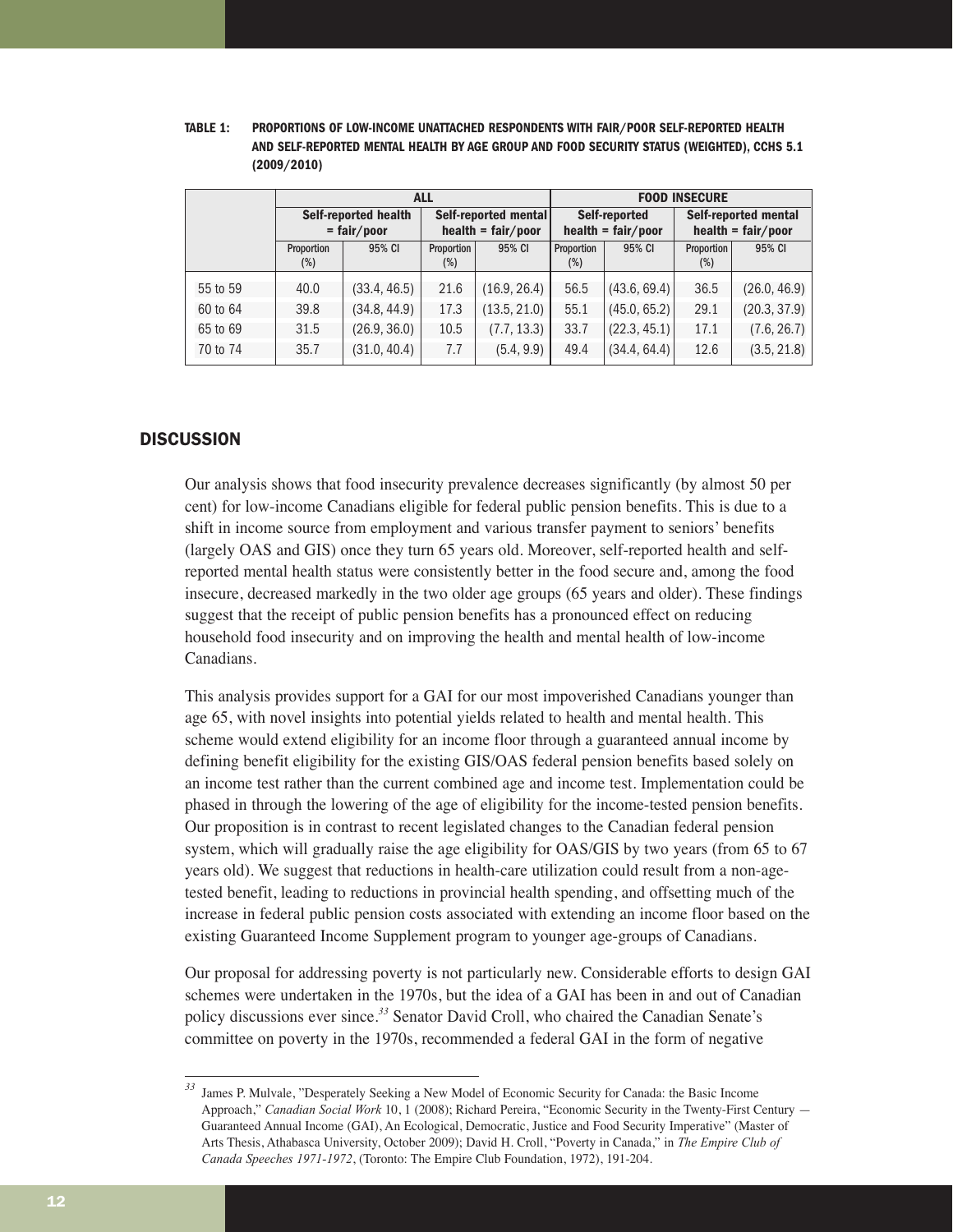income tax (based on need, and incorporating work incentives) in 1972. It was planned as an addition to the Canada Pension Plan, unemployment insurance and agreements with First Nations and Inuit Canadians. One out of the five major experiments with negative income tax (NIT), conducted around the same time (Mincome), was based in Canada, specifically in the province of Manitoba (see below).*<sup>34</sup>* In 1985, the Macdonald Commission recommended its socalled Universal Income Security Program; however, suggested benefit levels were so low that it was felt that this type of GAI would be ineffective for decreasing poverty and thus the idea received strong opposition and was ultimately dropped. After this proposal, the idea of a GAI seemed to have disappeared from the Canadian consciousness for almost two decades. It experienced a resurgence in the early years of the new millennium, when a variety of different groups (e.g., the Canadian Council of Social Development, various feminist groups and senator Hugh Segal) in Canada started advocating for a GAI as a poverty-alleviation measure once more;*<sup>35</sup>* there is, in fact, a resurgence underway at this time: "The Basic Income Guarantee (BIG) Push" is being championed through the Basic Income Canada Network.*<sup>36</sup>*

When GAI models have been proposed in the past, the most significant concerns brought up by opponents have been twofold: 1) how a GAI could be financed/funded; and 2) the negative effects of providing every citizen with a basic income floor (mainly the labour/work-effort disincentives). Both Forget and Segal*<sup>37</sup>* argue that a GAI scheme would not be prohibitively costly (figures from a variety of authors range from \$30 billion to \$50 billion per year); there would be little in the way of costs-of-work disincentives, and the social returns through improved education outcomes, reduced health-care costs and improved labour productivity could result in net savings to government from a GAI.*<sup>38</sup>*

The ultimate cost of a universal GAI scheme based on the federal OAS/GIS could be much less than the estimated \$30 billion to \$50 billion. Expenditures for introducing a GAI for all Canadians will at least partially be compensated for by savings on administrative costs for various income-support programs and health-care utilization. Current provincial assistance programs are not unified. If we could use the existing federally controlled GAI through OAS/GIS to replace provincially run programs, significant savings could accrue.

*<sup>34</sup>* Forget, "The Town."

*<sup>35</sup>* Ken Battle and Sherri Torjman, "Yes, Virginia, There is a Guaranteed Annual Income" (Caledon Institute of Social Policy, 2000), http://www.caledoninst.org/Publications/PDF/gaicomm.pdf; Battle, "Rethinking Income"; Canadian Council on Social Development, "The Progress of Canada's Children and Youth 2006" (Ottawa: 2006); Segal, "Guaranteed Annual"; Segal, "Scrapping Welfare."

*<sup>36</sup>* Basic Income Canada Network: http://biencanada.ca.

<sup>&</sup>lt;sup>37</sup> Forget, "The Town"; Segal, "Guaranteed Annual"; Segal, "Scrapping Welfare."

*<sup>38</sup>* Margaret Clarke et al., "A Basic Annual Income for the Neuro-Developmentally Disabled in Canada," *Policy Options* (May 2012); Segal, "Guaranteed Annual"; Segal, "Scrapping Welfare." Here the figure of \$30 billion is used. Hum and Simpson estimate that the cost of a GAI through a negative-income-tax model with benefit levels comparable to those of the current OAS/GIS benefits would be closer to \$50 billion in 2012 purchasing power (Derek Hum and Wayne Simpson, "The Cost of Eliminating Poverty in Canada: Basic Income with an Income Test Twist," in *The Ethics and Economics of the Basic Income Guarantee*, ed. K. Widerquist, M. Lewis and S. Pressman, Aldershot, U.K.: Ashgate, 2005, 282-292).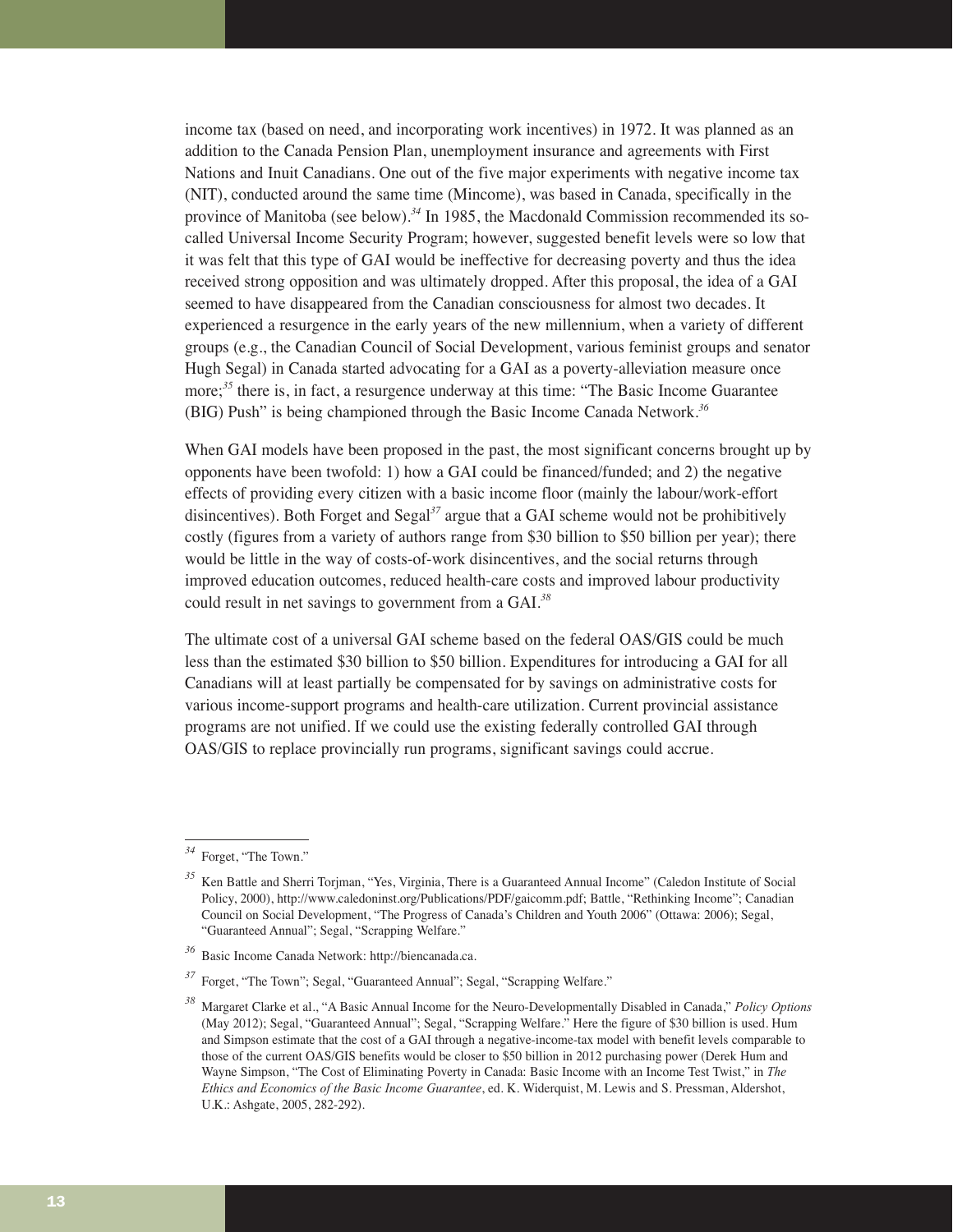Forget*<sup>39</sup>* analyzed health-administration data from the time of the Mincome GAI experiment in the 1970s and found the overall hospitalization rate (and specifically hospitalizations for injuries and accidents, and mental health) fell significantly (by 8.5 per cent, relative to the comparison group) during the duration of the experiment.*<sup>40</sup>* From our results, which are novel in GAI argumentation, we would also expect to see significant cost savings in the publicly funded health-care system. Our results showing the OAS leading away from food insecurity and away from poor/fair self-reported health and mental health are clearly aligned with a large literature that shows that poverty is related to poor health.*<sup>41</sup>* The link between income adequacy and health includes a negative association between perceived health, mental health, and psychological stress.*<sup>42</sup>* Physical and mental health have important impacts on the labour market, affecting the capacity to work, labour-force participation, wages, and job security and choice.*<sup>43</sup>*

The biggest impediments to the universal application of a GAI are the concerns over labourmarket disincentive effects and the overall cost to the public purse of the scheme.*<sup>44</sup>* Proponents of a GAI point to evidence from the 1970s Negative Income Tax experiments where they interpret that the disincentive effects for labour supply and the social costs of a GAI were not found to be large. These large experiments were conducted at a time of economic prosperity when funding for large welfare reforms was available, and elimination of state poverty was a proclaimed goal of the U.S. presidential administration. They were among the first large-scale social experiments, and not primarily designed to test the policy (GAI), but rather the sideeffects of the policy (e.g., labour disincentives).*<sup>45</sup>*

Forget, "The Town."

*<sup>40</sup>* ibid.

*<sup>41</sup>* Committee on the Social Determinants of Heath (CSDH), "Closing the Gap in a Generation: Health Equity through Action on the Social Determinants of Health." (Geneva: Final Report of the Commission on Social Determinants of Health, 2008); Michael B. Marmot, Jessica Allen and Peter Goldblatt, "A Social Movement, Based on Evidence, to Reduce Inequalities in Health," *Social Science and Medicine* 71, 7 (2010): 1254-58; Kate E. Pickett and Richard G. Wilkinson, "Greater Equality and Better Health," *British Medical Journal* 339 (2009): b4320; Dennis Raphael, "Poverty, Income Inequality, and Health in Canada" (CSJ Foundation for Research and Education, 2002), http://dspace.cigilibrary.org/jspui/bitstream/123456789/15466/1/Poverty%20Income%20Inequality%20and%20Health %20in%20Canada.pdf?1; Charlemaigne C. Victorino and Anne H. Gauthier, "The Social Determinants of Child Health: Variations across Health Outcomes — A Population-Based Cross-Sectional Analysis," *BMC Pediatrics* 9, 1 (2009): 53.

*<sup>42</sup>* For a review, see: Nathalie Auger and Carolyne Alix, "Income, Income Distribution, and Health in Canada," in *Social Determinants of Health*, ed. Dennis Raphael (Toronto: Canadian Scholars' Press, 2008), 61-74.

*<sup>43</sup>* For a review, see: Janet Currie and Brigitte C. Madrian, "Health, Health Insurance and the Labor Market," in *Handbook of Labor Economics*, ed. O. Ashenfelter and D. Card (Amsterdam: 1999), 3309-3415.

*<sup>44</sup>* Chandra Pasma, "Working Through the Work Disincentive," *Basic Income Studies* 5, 2 (December 2010).

*<sup>45</sup>* Data from the experiments showed mostly positive effects on health, homeownership, reduction of low birth-weight, school performance, and other indicators of well-being. Robert A. Levine et al., "Looking Back at the Negative Income Tax Experiments from 30 Years on," in *The Ethics and Economics of the Basic Income Guarantee*, ed. Michael Anthony Lewis, Steven Pressman and Karl Widerquist (New York: Ashgate, 2004), 95-109; Karl Widerquist,"A Failure To Communicate: What (If Anything) Can We Learn From the Negative Income Tax Experiments?" *The Journal of Socio-Economics* 34, 1 (2005): 49-81.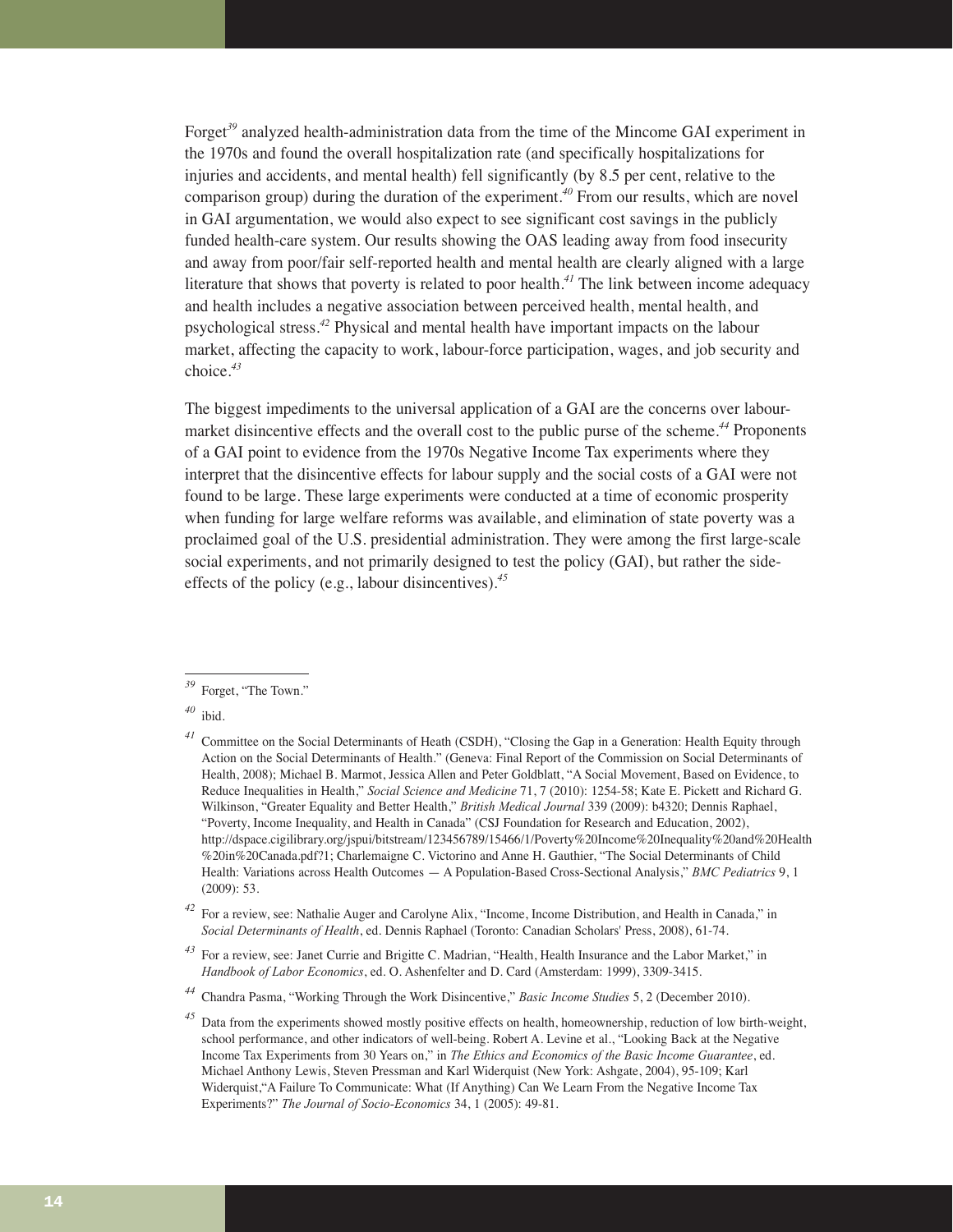Results derived from the four basic income experiments in the United States have been analyzed numerous times with respect to their effect on labour disincentives. Hum and Simpson*<sup>46</sup>* assessed that the data from Manitoba's Mincome experiment showed that annual hours of work for men declined by only one per cent.*<sup>47</sup>*

While labour-supply responses were larger in the U.S. experiments,*<sup>48</sup>* overall Hum and Simpson*<sup>49</sup>* conclude that "the preponderance of evidence from the experiments testifies for those who would argue that a guaranteed income plan, or indeed other changes in social policy which alter the tax rate and transfer income received by households, will not have large work disincentives."

Critics of a GAI scheme do not find the evidence from the earlier NIT experiments as sufficiently compelling for informing us about labour-supply disincentive effects of a guaranteed income. There is a view that the results are "dated," in the sense that they are now nearly 40 years in the past and observed during economic conditions specific to that time period. Further, there are legitimate concerns as to the limitations of the experiments, such as the fact that individuals who received a GAI knew that they would be only getting the GAI for a certain amount of time. Such knowledge could result in a different labour response than the knowledge that one will receive a "true" basic income during their lifetime.

Empirical studies of labour supply of low-income Canadians since the late 1980s have been interpreted as showing larger labour-market disincentive effects of income transfers to lowincome persons, but an alternative interpretation is that, with one exception, they do not overturn the conclusion of Hum and Simpson. Lemieux and Milligan's study*<sup>50</sup>* of less-educated men aged 25 to 35 without dependent children in Quebec finds that a 175 per cent increase in social assistance benefits at age 30 reduced the employment rate for this group of men by three to five percentage points, and reduced the employment rate of all men in the age group without dependent children by one percentage point. Lemieux and Milligan*<sup>51</sup>* assess that these changes in employment rates in the context of such a large increase in benefits represent "relatively modest behavioural effects."*<sup>52</sup>* A more recent study evaluating minimum income schemes proposed for Quebec by a 2009 advisory committee studying ways to fight poverty and social exclusion (the Comité consultative de lutte contre la pauvreté et l'exclusion sociale, or CCLP),

*<sup>47</sup>* ibid.

*<sup>46</sup>* Derek Hum and Wayne Simpson, "Whatever Happened to Canada's Guaranteed Income Project?" *Canadian Public Administration* 36, 3 (1993a): 442-450; Derek Hum and Wayne Simpson, "A Guaranteed Annual Income? From Mincome to the Millenium," *Policy Options* (2001): 78-82.

*<sup>48</sup>* Hum and Simpson report that evidence suggests that the decline in annual hours of work for men was larger at six per cent in four negative-income-tax experiments in the United States before 1980. Females also showed larger reductions in annual hours of work of 15 per cent to 19 per cent. Derek Hum and Wayne Simpson, "Economic Response to a Guaranteed Annual Income — Experience from Canada and the United States," *Journal of Labor Economics* 11, 1 (1993): S263-96; Widerquist,"A Failure"; Levine et al., "Looking Back."

*<sup>49</sup>* Hum and Simpson "Whatever Happened," 449

*<sup>50</sup>* Thomas Lemieux and Kevin Milligan, "Incentive Effects of Social Assistance: A Regression Discontinuity Approach," *Journal of Econometrics* 142 (2008) 807-828.

*<sup>51</sup>* ibid., 826.

*<sup>52</sup>* Lemieux and Milligan, "Incentive Effects."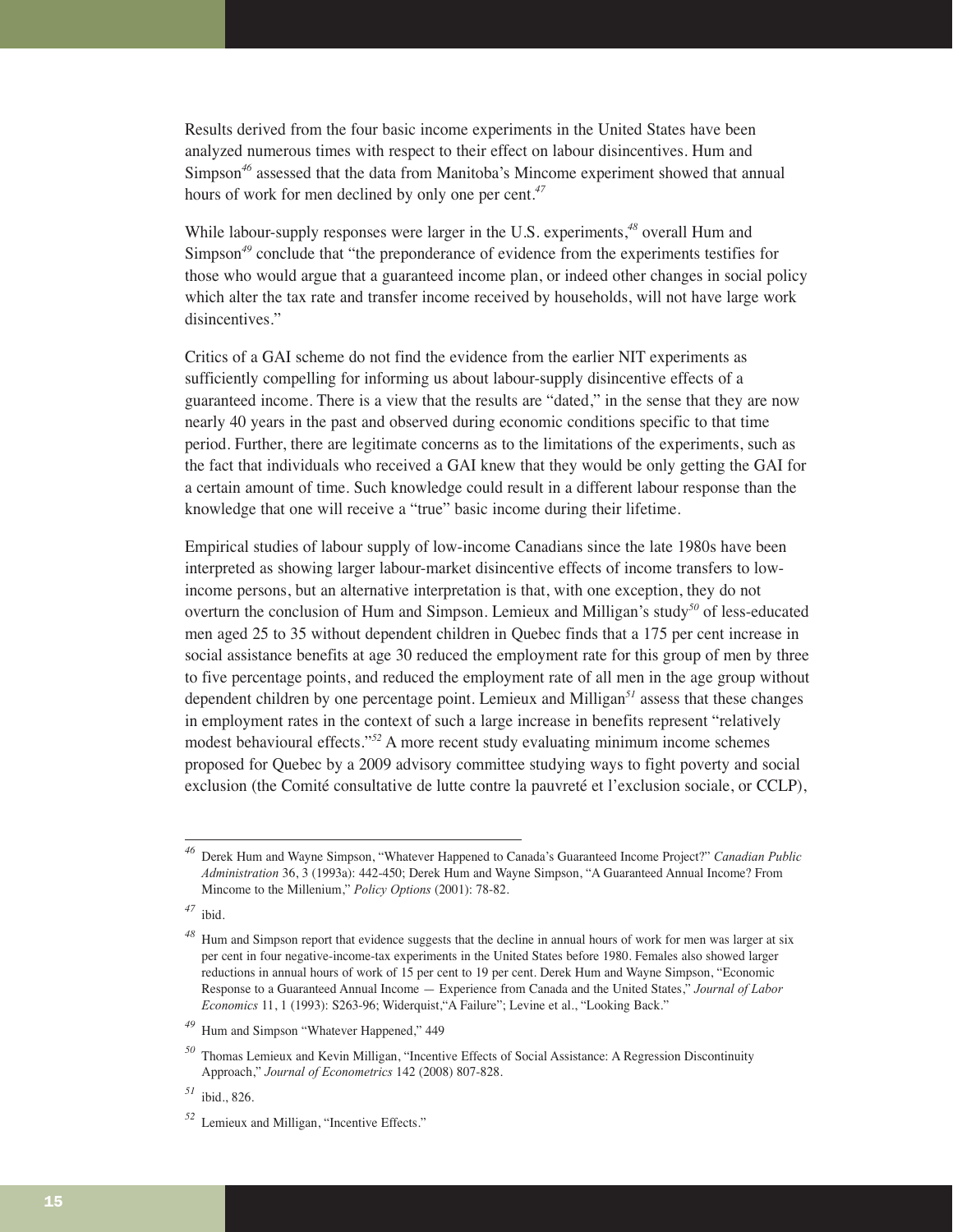used SLID data for non-disabled single males and single females aged 18 to 65, simulating large increases in labour force non-participation under several models of a minimum income scheme comparable to what would exist under a GAI based on federal OAS/GIS benefits. For single men and single women without children, there would be around a 20 per cent reduction in the labour-force participation rate.*<sup>53</sup>*

Clavet, Duclos and Lacroix*<sup>54</sup>* estimate that the expected reductions in work effort among single men and single women in Quebec in response to a minimum income scheme would quadruple its ultimate cost over what the existing cost estimates suggest. Considering what this would mean for a GAI Canada-wide, the annual cost put forward by proponents of \$30 billion to \$50 billion for a universal GAI would potentially be as much as \$120 billion to \$200 billion annually.

The uncertainty over labour-market disincentive effects of a GAI should not be used to reject a GAI scheme for Canada, but instead used to guide a phased-in introduction of a GAI with the intent of determining the extent of the ultimate coverage of the scheme. For example, if the GAI were extended by reducing the age of eligibility for OAS/GIS benefits incrementally over time, as the federal government is currently doing in raising the age of entitlement, then it would be possible to monitor the size of the labour-supply response and the cost of the scheme's extension. Similarly, a GAI has also recently been suggested for Canadians with disabilities.*<sup>55</sup>* The House of Commons Standing Committee on Human Resources, Social Development, and the Status of Persons with Disabilities (HUMA) suggested an income-tested basic income for individuals with disabilities in their Federal Poverty Reduction Plan. HUMA further suggested that a GAI for the disabled would be a first step towards a more universal application of a GAI across the population. Clarke et al. recommended a GAI for Canadians with neuro-developmental disabilities, based on the results that the income disparity between disabled and non-disabled are dramatically reduced once they turn 65 years of age and are thus eligible for OAS payments.*<sup>56</sup>*

*<sup>53</sup>* Nicholas-James Clavet, Jean-Yves Duclos and Guy Lacroix, "Fighting Poverty: Assessing the Effect of Guaranteed Minimum Income Proposals in Québec," *Canadian Public Policy* 39, 4 (2013).

*<sup>54</sup>* ibid.

*<sup>55</sup>* Clarke et al., "A Basic Annual"; House of Commons Canada, Standing Committee on Human Resources, Skills and Social Development, and the Status of Persons with Disabilities (HUMA), "Federal Poverty Reduction Plan: Working in Partnership Towards Reducing Poverty in Canada," 2010, http://www.parl.gc.ca/content/hoc/Committee/403/HUMA/Reports/RP4770921/humarp07/humarp07-e.pdf; Ronald D. Kneebone and Oksana Grynishak, "Income Support for Persons with Disabilities," *The SPP Research Papers* 4, 11 (2011); Michael Mendelson et al., "A Basic Income Plan for Canadians with Severe Disabilities" (Caledon Institute of Social Policy, 2010), http://www.caledoninst.org/Publications/PDF/906ENG.pdf.

*<sup>56</sup>* Clarke et al., "A Basic Annual"; Clarke et al. ("A Basic Annual") performed a costing analysis providing neurodevelopmentally disabled Canadians with a guaranteed annual income of \$14,708 per year, equivalent to the maximum seniors' benefits (OAS plus GIS) payment. The authors concluded that the expenditure required for providing a basic income for their target group with employment earnings of less than \$15,000 would amount to one per cent of current federal government expenditures (taking into account that a large part of the cost is already being covered by current programs).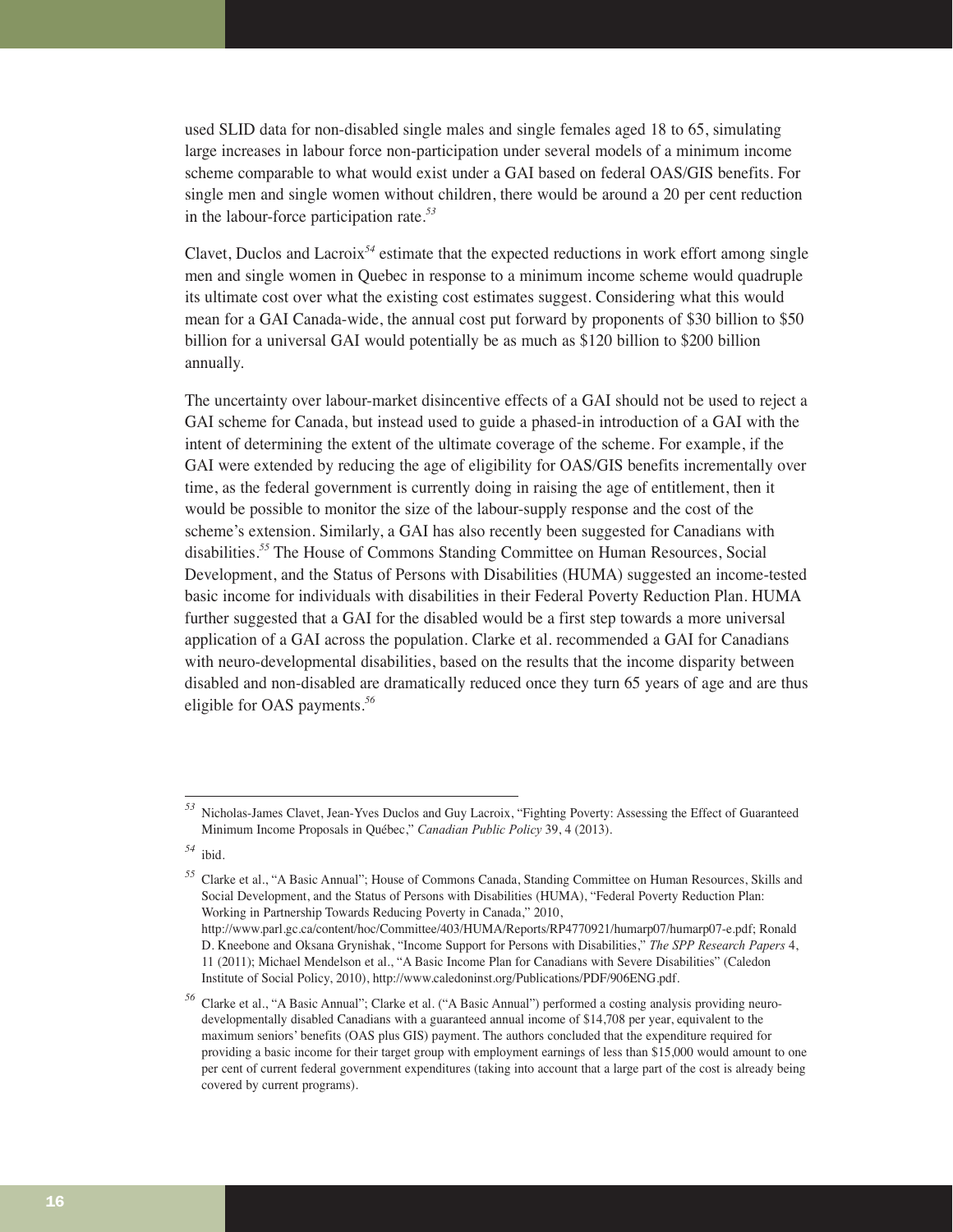One final issue that is often raised is that the costs of a GAI, as we propose it, would be borne by the federal government, while the benefits in terms of reduced social assistance and reduced health-care spending would be captured by the provinces. While it has been identified that the challenges of working out the federal-provincial issues could be a barrier to a GAI, we do not see this as a serious problem. Historically, the OAS and GIS were introduced under the same conditions. Transfers of cash and tax points can feasibly be adjusted between the federal government and the provinces and have been adjusted in the past. For example, the introduction of the federal National Child Benefit program in 1998 was integrated with provincial social assistance.*<sup>57</sup>*

#### **CONCLUSION**

Although the reduction of seniors' poverty through the implementation of the federal pension system in the 1970s, which can essentially be considered a GAI for anyone age 65 or older, is well-known to Canadian policy-makers as one of the big Canadian policy "success stories,"*<sup>58</sup>* no action has yet been taken to extend a GAI to all Canadians in an attempt to reduce or eliminate poverty. A GAI provides households with consumption insurance that is not available to them through private means and markets. We found household food insecurity to be a useful consumption-based indicator of poverty that changed with age and food security status in a sample of low-income, unattached persons aged 55–74 years whose main personal income source shifted after age 65 to the OAS program. Although we suggest that more detailed costing and benefit analyses are warranted, considering our findings and the effect size of the GAI on low-income adults over 65 years of age, it is tempting to suggest that providing an income floor to all Canadians — that is, expanding the GAI system to all Canadians — could prove to be a highly efficient anti-poverty strategy.

Our analysis was mainly limited by the dataset available to us  $-$  CCHS public-use data files — which only provides crude age and income measures. A finer analysis of CCHS microdata should be undertaken for costing purposes and to model the health gains and food insecurity reduction into other household configurations, other age groups, and for specific jurisdictions.

*<sup>57</sup>* Kevin Milligan and Mark Stabile, "The Integration of Child Tax Credits and Welfare: Evidence from the Canadian National Child Benefit program," *Journal of Public Economics* 91, 1-2 (2007): 305-326.

*<sup>58</sup>* Myles, "The Maturation"; Osberg, "Poverty among."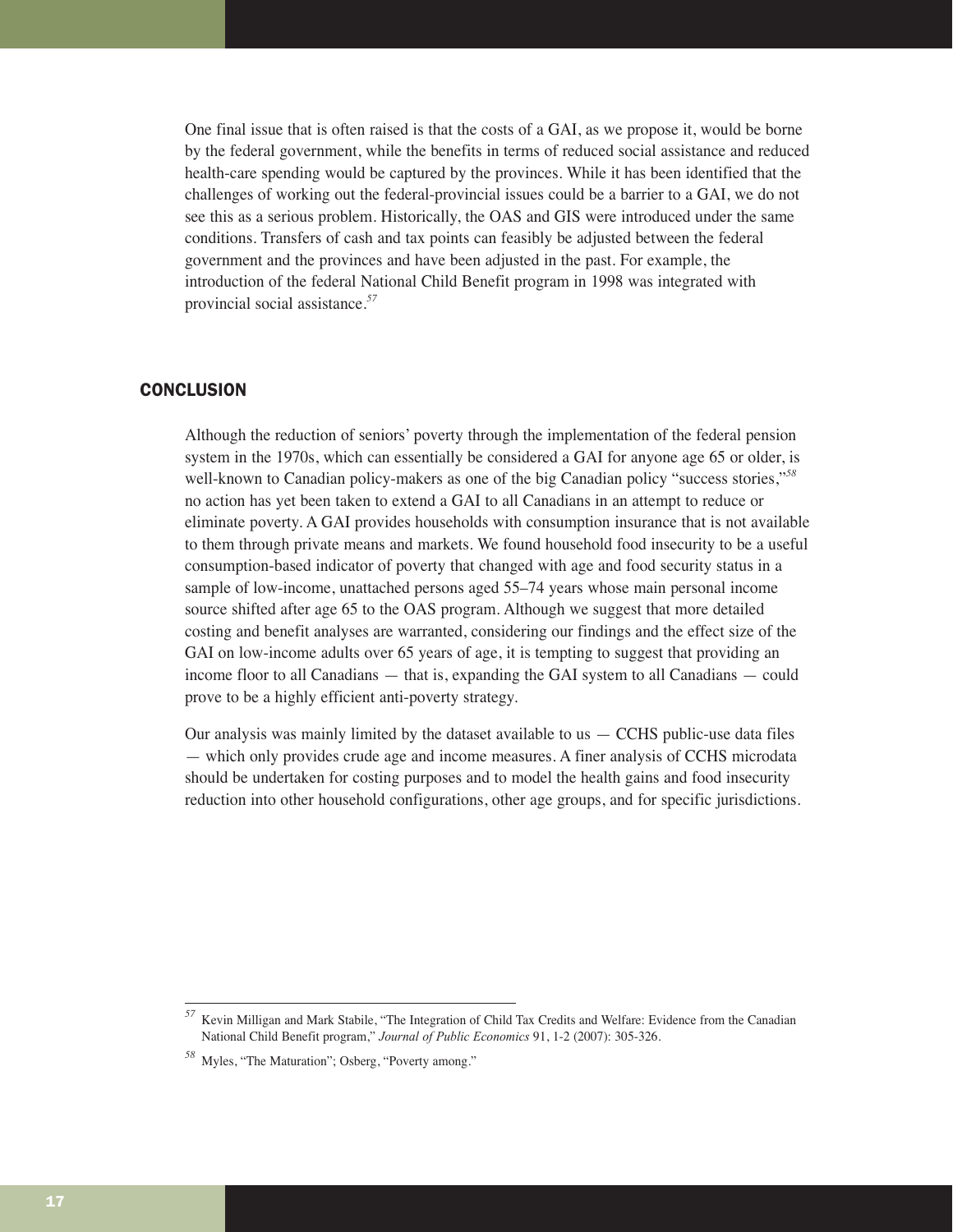#### About the Authors

Herb Emery is Professor of Economics at the University of Calgary. His research interests and publications are focused on economic history, labour economics, and health economics. Current projects include studies on reform of public health care in Canada. Recently, he was appointed Program Director, Health Policy in The School of Public Policy. Dr. Emery currently teaches a statistics/math foundations course in the MPP program.

Valerie C. Fleisch is a Research Associate at the Department of Community Health Sciences at the University of Calgary and is currently involved in research projects focusing on household food insecurity and the Canadian policy environment, as well as food insecurity in health systems.

Lynn McIntyre is Professor of Community Health Sciences and Associate Scientific Director, Institute for Public Health in the Faculty of Medicine at the University of Calgary. Her longstanding research interests and publications are in the area of income-related household food insecurity and population health interventions to reduce health inequities.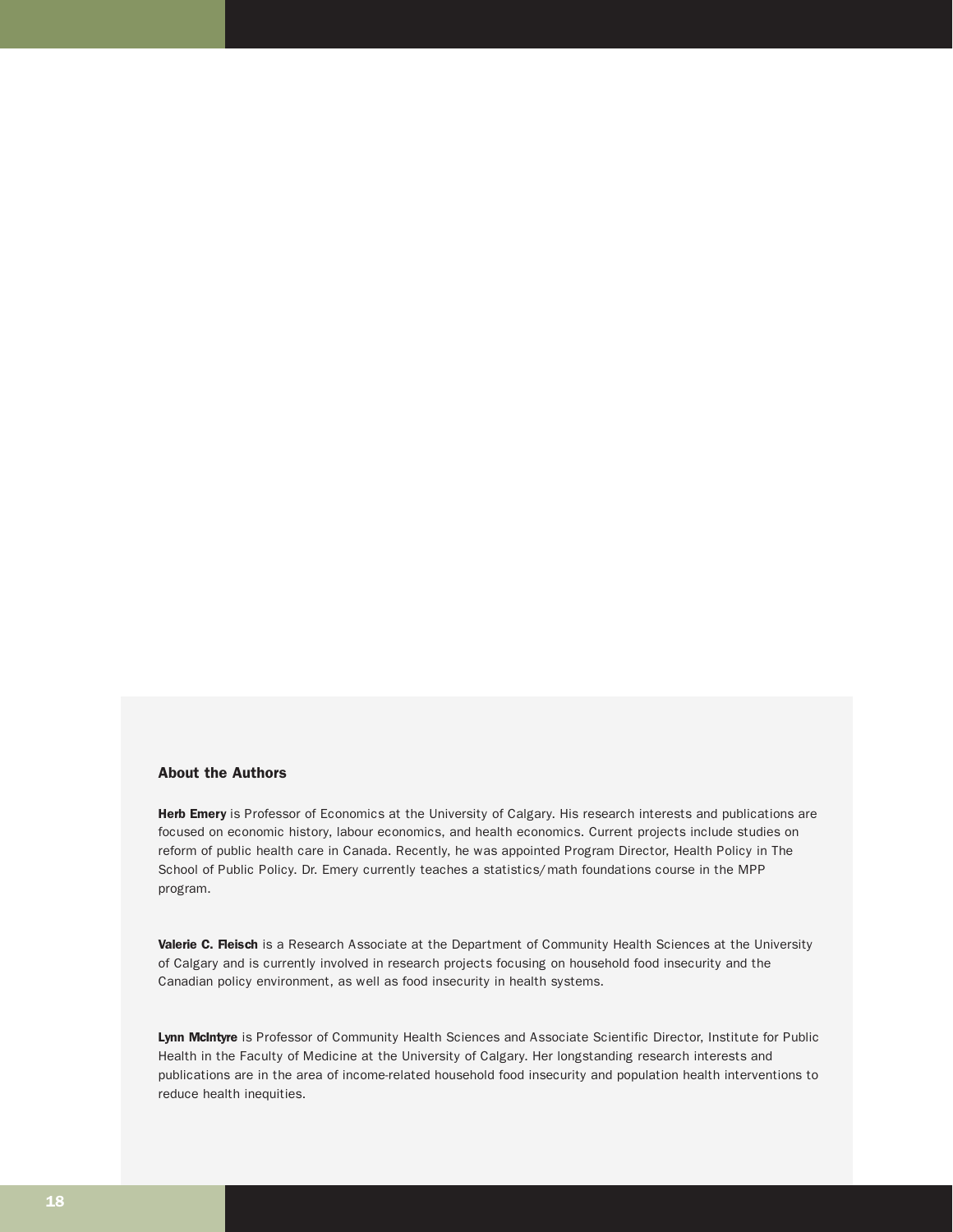#### ABOUT THE SCHOOL OF PUBLIC POLICY

The School of Public Policy will become the flagship school of its kind in Canada by providing a practical, global and focused perspective on public policy analysis and practice in areas of energy and environmental policy, international policy and economic and social policy that is unique in Canada.

The mission of The School of Public Policy is to strengthen Canada's public service, institutions and economic performance for the betterment of our families, communities and country. We do this by:

- Building capacity in Government through the formal training of public servants in degree and nondegree programs, giving the people charged with making public policy work for Canada the hands-on expertise to represent our vital interests both here and abroad;
- Improving Public Policy Discourse outside Government through executive and strategic assessment programs, building a stronger understanding of what makes public policy work for those outside of the public sector and helps everyday Canadians make informed decisions on the politics that will shape their futures;
- Providing a Global Perspective on Public Policy Research through international collaborations, education, and community outreach programs, bringing global best practices to bear on Canadian public policy, resulting in decisions that benefit all people for the long term, not a few people for the short term.

#### The School of Public Policy

University of Calgary, Downtown Campus 906 8th Avenue S.W., 5th Floor Calgary, Alberta T2P 1H9 Phone: 403 210 7100

#### **DISTRIBUTION**

Our publications are available online at www.policyschool.ca.

#### DISCLAIMER

The opinions expressed in these publications are the authors' alone and therefore do not necessarily reflect the opinions of the supporters, staff, or boards of The School of Public Policy.

#### **COPYRIGHT**

Copyright © 2013 by The School of Public Policy.

All rights reserved. No part of this publication may be reproduced in any manner whatsoever without written permission except in the case of brief passages quoted in critical articles and reviews.

#### ISSN

1919-112x SPP Research Papers (Print) 1919-1138 SPP Research Papers (Online) DATE OF ISSUE December 2013

#### MEDIA INQUIRIES AND INFORMATION

For media inquiries, please contact Morten Paulsen at 403-453-0062.

Our web site, www.policyschool.ca, contains more information about The School's events, publications, and staff.

#### DEVELOPMENT

For information about contributing to The School of Public Policy, please contact Courtney Murphy by telephone at 403-210-7201 or by e-mail at cdmurphy@ucalgary.ca.